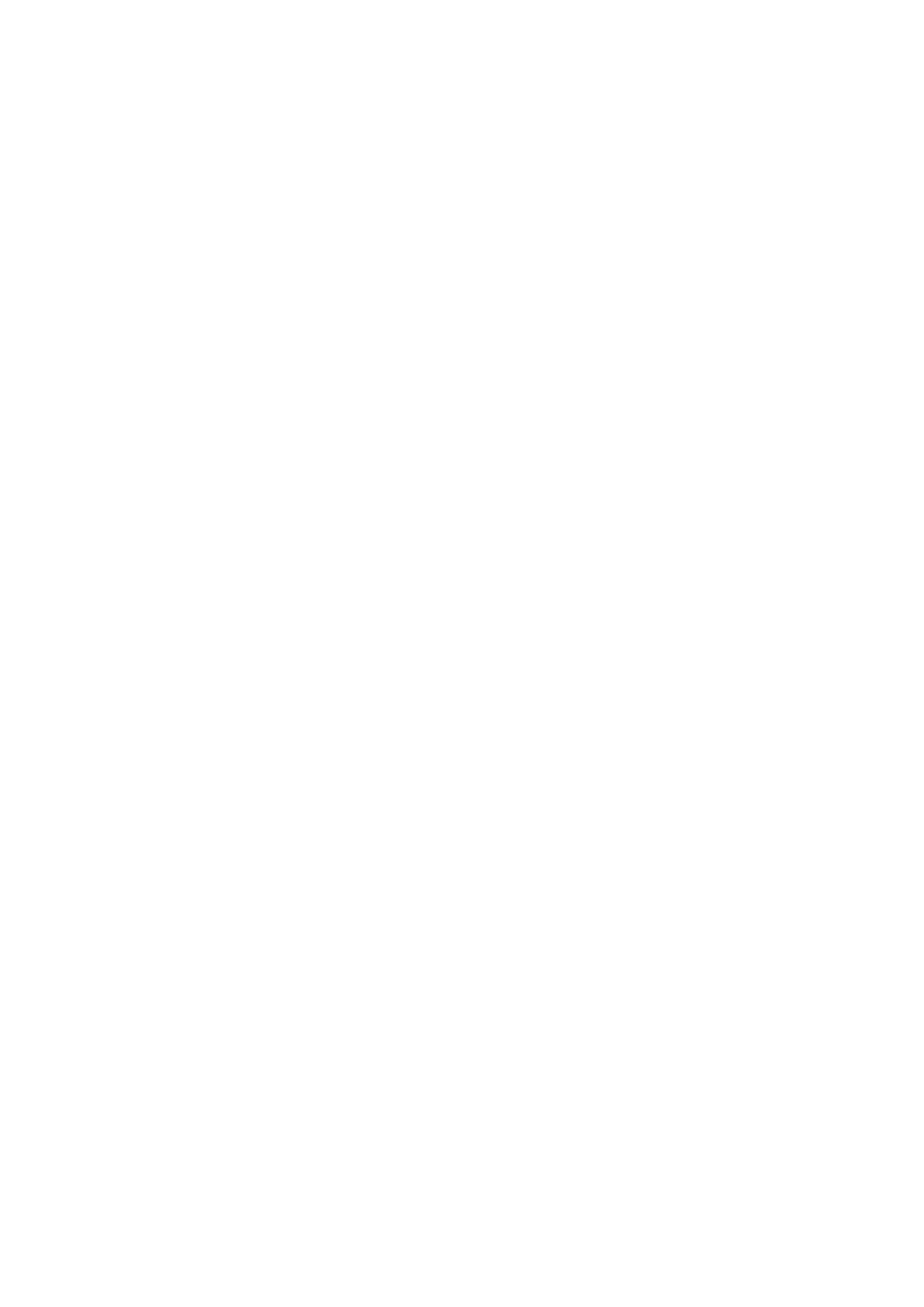Freedom of Religion and Belief in Turkey

Edited by

Özgür Heval Ҫınar and Mine Yıldırım

# **CAMBRIDGE SCHOLARS** PUBLISHING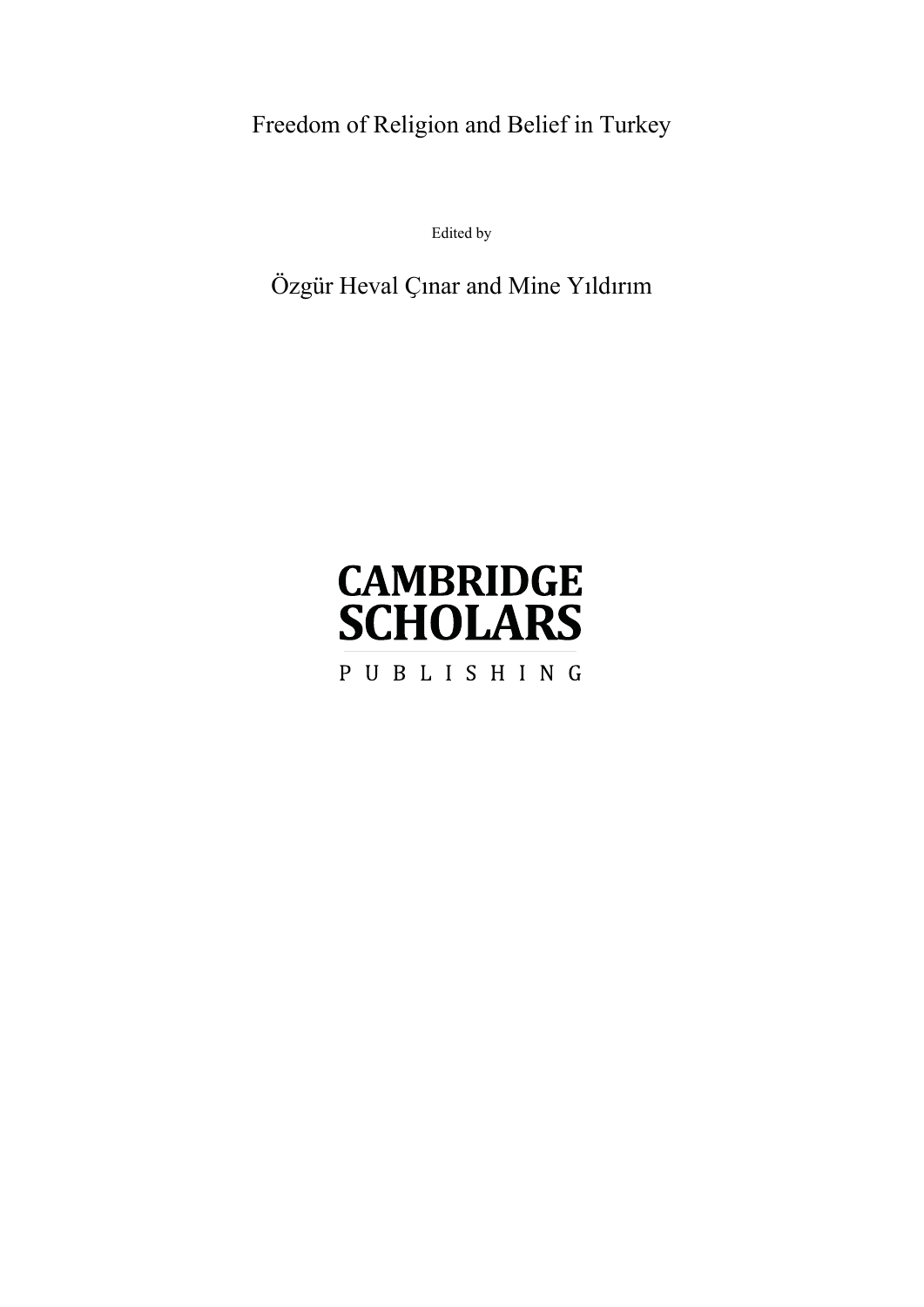Freedom of Religion and Belief in Turkey, Edited by Özgür Heval Ҫınar and Mine Yıldırım

This book first published 2014

Cambridge Scholars Publishing

12 Back Chapman Street, Newcastle upon Tyne, NE6 2XX, UK

British Library Cataloguing in Publication Data A catalogue record for this book is available from the British Library

Copyright © 2014 by Özgür Heval Ҫınar, Mine Yıldırım and contributors

All rights for this book reserved. No part of this book may be reproduced, stored in a retrieval system, or transmitted, in any form or by any means, electronic, mechanical, photocopying, recording or otherwise, without the prior permission of the copyright owner.

ISBN (10): 1-4438-6059-X, ISBN (13): 978-1-4438-6059-8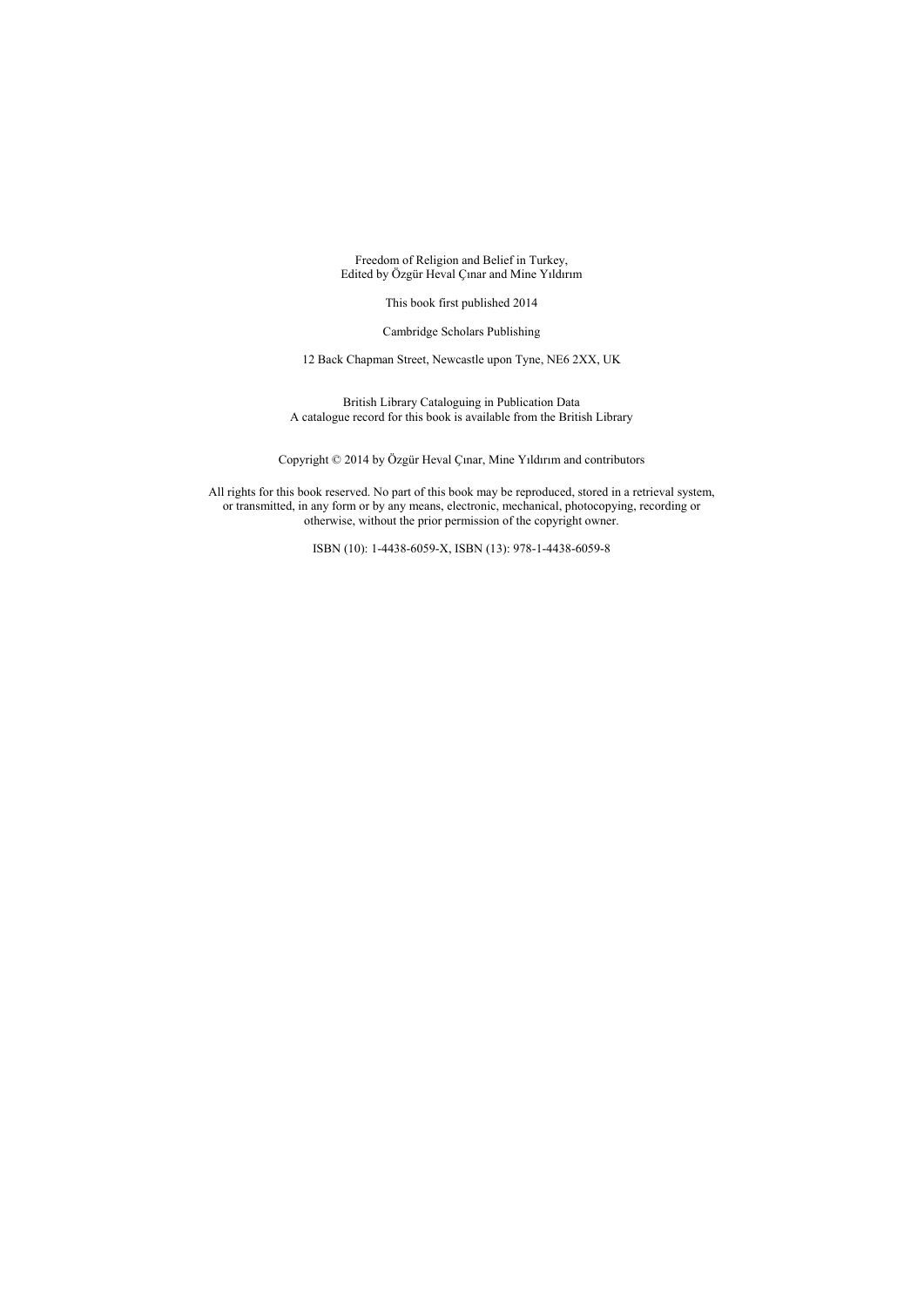Dedicated to the people who have not given up on the struggle for the protection of freedom of thought, conscience and religion in Turkey for all- you continue to inspire us!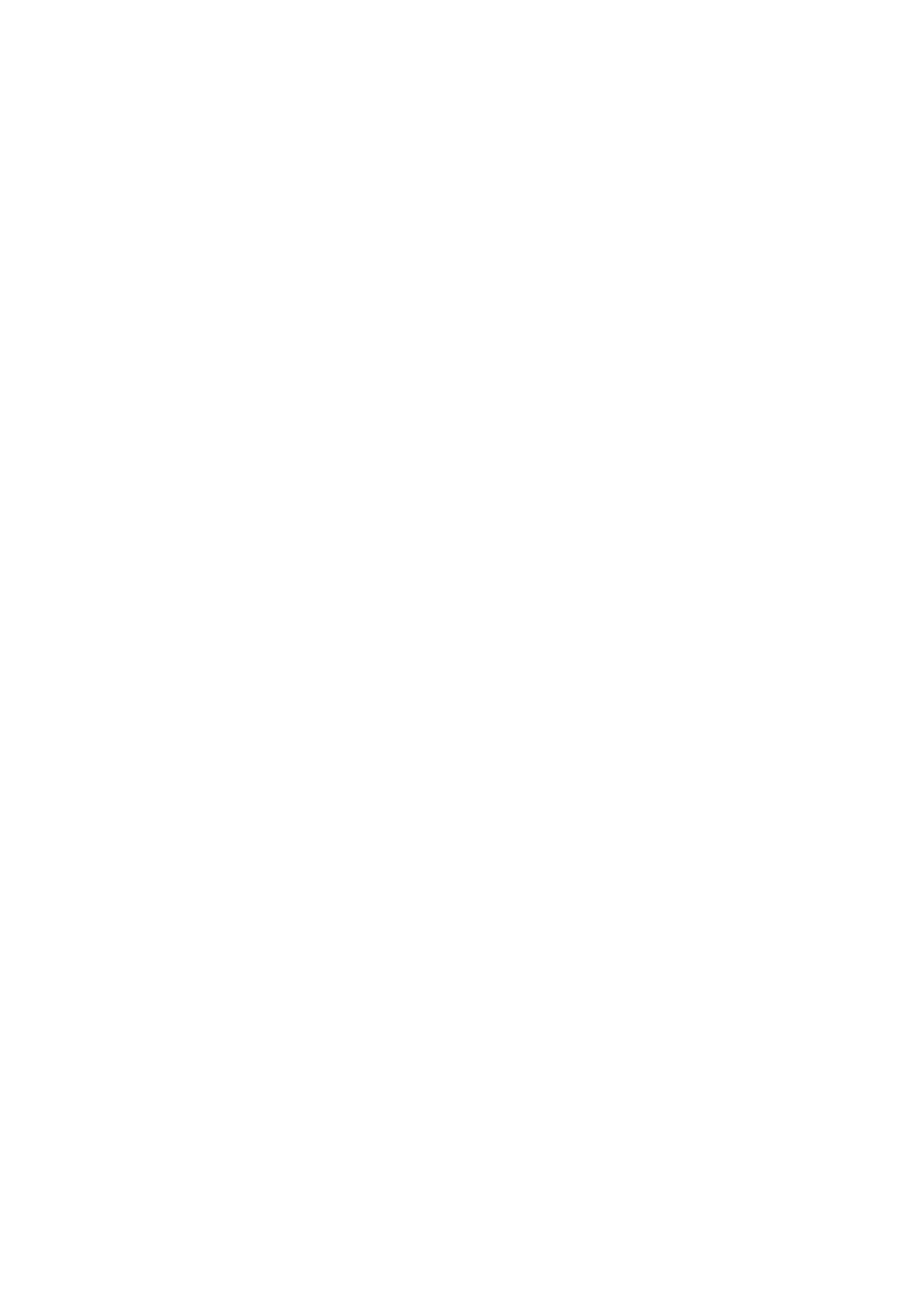# **CONTENTS**

| Özgür Heval Çınar and Mine Yıldırım                                                                    |
|--------------------------------------------------------------------------------------------------------|
| Management of Religion in Turkey: The Divanet and Beyond 10<br>İştar Gözaydın                          |
| Two Generations of Debate on Freedom of Religion in Turkey  36<br>Hasan S. Vural                       |
| Tolga Şirin                                                                                            |
| The Religion Box on Identity Cards as a Means to Understand<br>Berke Özenç                             |
| The Headscarf Issue at State Institutions in Turkey: From the Kemalist<br>Rossella Bottoni             |
| Conscientious Objection to Military Service: Turkey and the Military<br>Özgür Heval Çınar              |
| A Trapped Right: The Right to Have Places of Worship in Turkey 164<br>Mine Yıldırım                    |
| An Unsolved Issue: Religious Education in International Human Rights<br>Özgür Heval Çınar              |
| Drafting Freedom of Religion or Belief in Turkey's New Constitution 207<br>Özge Genç and Mine Yıldırım |
|                                                                                                        |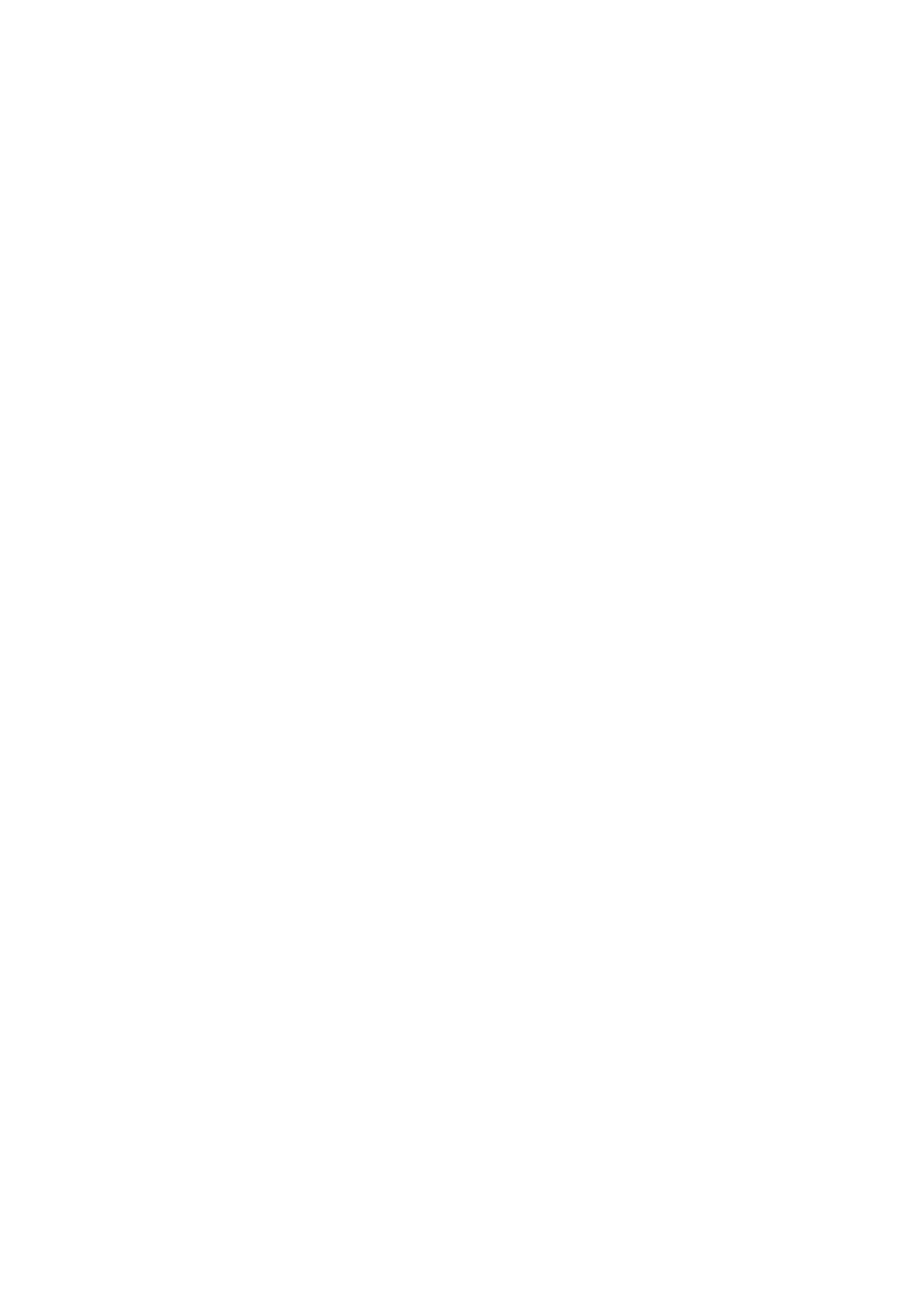### **INTRODUCTION**

## ÖZGÜR HEVAL ҪINAR<sup>∗</sup> AND MİNE YILDIRIM∗∗

The protection of the right to freedom of thought, conscience and religion is one of the most basic tenets of a democratic society. This right is not only crucial for those who believe but is also for atheists, agnostics and sceptics who have no religious beliefs. It is also considered a cornerstone of a democratic society and closely linked to pluralism, tolerance and open-mindedness.<sup>1</sup>

Freedom of thought, conscience and religion is recognised by numerous international human rights documents such as Article 18 of both the Universal Declaration on Human Rights and International Covenant on Civil and Political Rights, Article 10 of the Charter of Fundamental Rights of the European Union and Article 9 of the European Convention on Human Rights  $(ECHR).<sup>2</sup>$  Although the Republic of Turkey (hereinafter 'Turkey') is a signatory to these conventions and therefore recognises this freedom in principle, when it comes to implementation its record leaves a lot to be desired.

Turkey has been involved in an accession process in order to become a full member of the European Union (EU) since 2005. The Justice and Development Party (*Adalet ve Kalkınma Partisi – AKP*), which first formed a government after its election victory of 2002, pledged to introduce reforms and lift prohibitions. Hence, although the AKP has made significant progress towards meeting the political norms required for EU membership in its twelve years in power, there are many outstanding restrictions regarding the right to freedom of thought, conscience and religion which remain in place. Although some flexibility was introduced for religious minorities such as Christians, significant restrictions on religious and community life remain. Moreover, the government seems reluctant to even consider recognising the right to conscientious objection to compulsory military service. The Norwegian Helsinki Committee: Freedom of Belief Initiative's Monitoring Report on the Right to Freedom of Religion or Belief in Turkey demonstrates that the obligation to observe the principle of neutrality in the protection for religion freedom continues to be a fundamental challenge in Turkey.<sup>3</sup>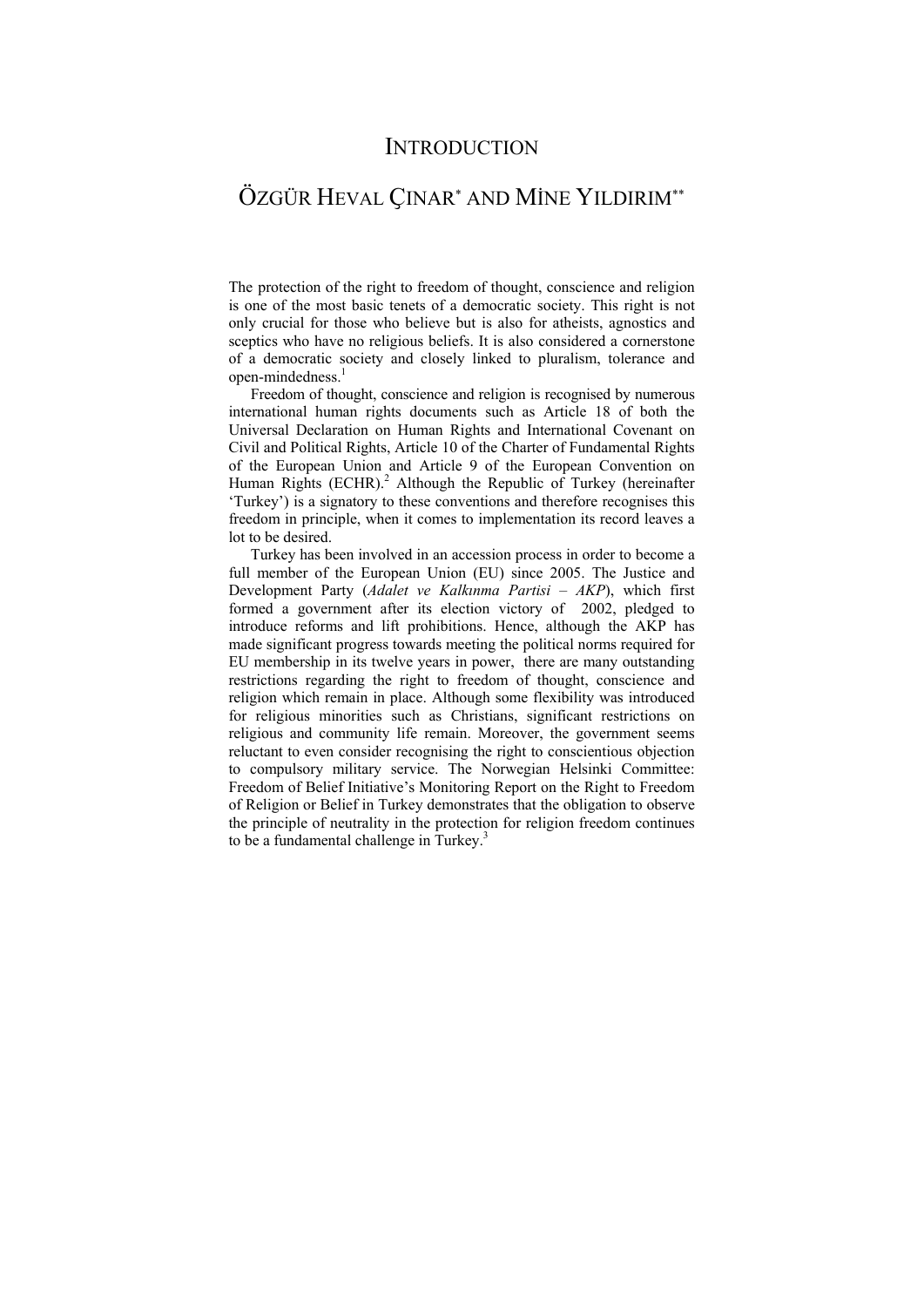#### 2 Introduction

Religion has always been an important component of Turkey's social and political life, but the fact that claims about religious freedom have been more and more expressed in human rights language and remedies sought in human rights compliance control mechanism is a relatively new dimension. The normative demands which have been the basis of these claims have challenged the traditional state-religion relationship. The recent new constitution-making process has seen vibrant debates on how freedom of religion or belief should be protected and positions reflecting the status quo have been challenged by demands for the state to make more space for pluralism and equality by observing equal distance to all religions or beliefs in the country.

Numerous fundamental steps taken following the establishment of the Republic brought about a unique state- religion arrangement that was in fact an evolved version of the Ottoman arrangement, rather than a complete rupture from the former. The Republic was founded on the rump of the Ottoman Empire and a nation state with a secular system replaced the Ottoman system of *'millets'* (confessional communities)*.* This new arrangement, put simply, consists of a secular state with a majority Muslim population where public religious (Islamic) services are administered under the *Diyanet İşleri Başkanlığı* ('Presidency of Religious Affairs', hereinafter the '*Diyanet*') and the non-Muslim communities are left to the provisions of the Lausanne Treaty. However, as the normative standards of the Council of Europe and the European Union in the sphere of freedom of religion or belief have been, increasingly, put before the public authorities as the criteria with which the Turkish legislation and practice should comply, the unique Turkish arrangement is repeatedly challenged. While the authorities have been able to respond with minor improvements, fundamental changes that are required have not taken place. Yet the claims around religious identity, neutrality of the state, the collective dimension of freedom of religion or belief as well as the religious diversity of the society cannot be overlooked for much longer.

As a potentially influential actor of domestic change, the European Court of Human Rights (ECtHR) has been a progressively more relied upon remedy for individual believers as well as institutions related to religious communities, in particular minorities. Community foundations that remain the life source of non-Muslim communities in Turkey have taken property cases to the ECtHR and have successfully achieved their return.<sup>4</sup> On the other hand, many key cases dealing with *sensitive* religious freedom issues for Turkey, have not led to changes in Turkey. The numerous applications brought by conscientious objectors have resulted in decisions finding violation of Article  $9<sup>5</sup>$  In addition, a case brought by an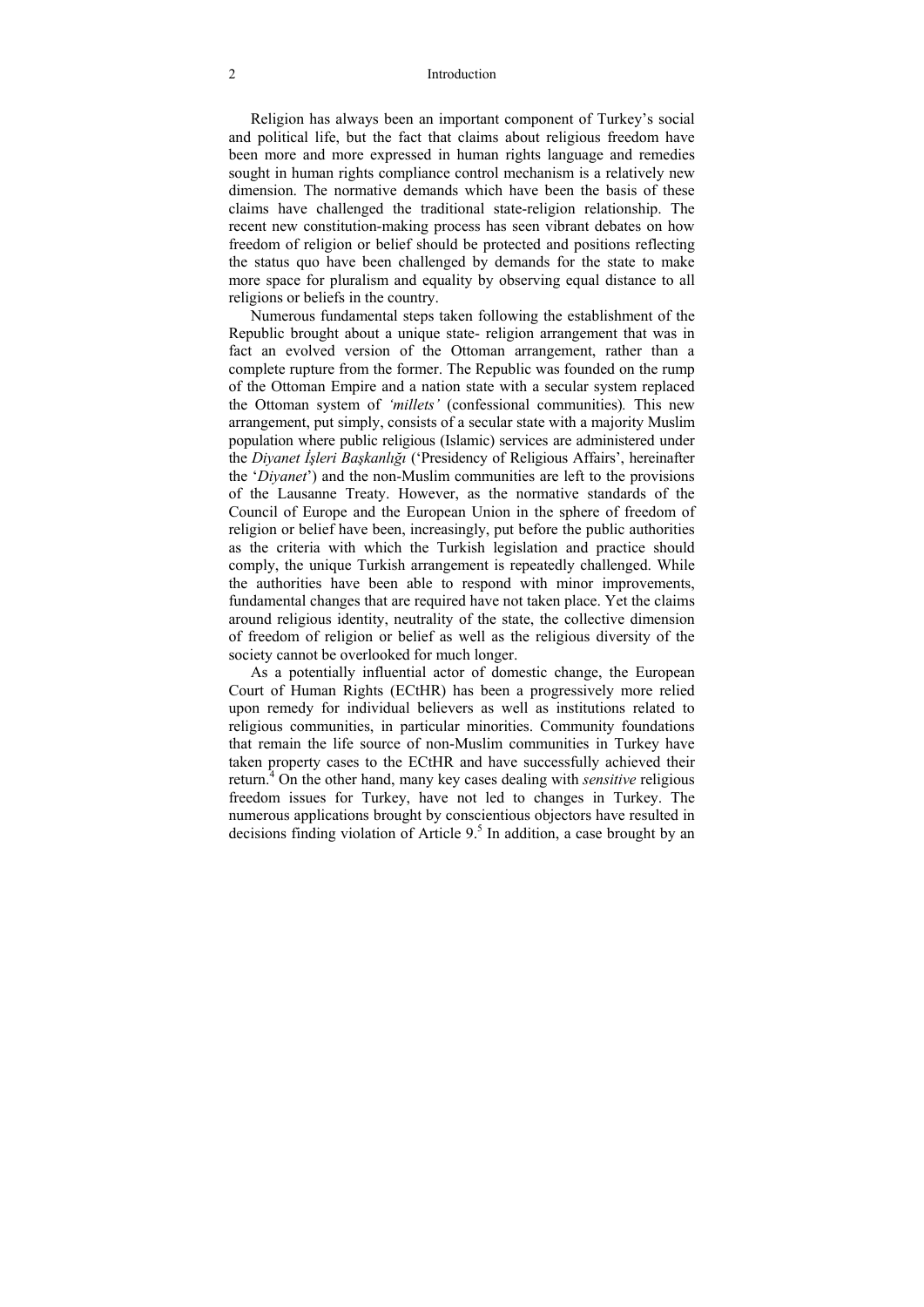Alevi parent concerning the compulsory Religious Culture and Knowledge of Ethics courses led to a decision which found that Turkey had violated Article 2 of the First Protocol of the ECHR because the instruction of these courses "cannot be considered to meet the criteria of objectivity and pluralism and, more particularly in the applicants' specific case, to respect the religious and philosophical convictions of Ms Zengin's father, a follower of the Alevi faith, on the subject of which the syllabus is clearly lacking."6 Furthermore, the religion section of the national identity cards has also been the subject of a claim at the ECtHR and, again, a violation of Article 9 has been found.<sup>7</sup> Despite an obligation on the part of Turkey to take necessary measures to prevent similar violations from occurring, this obligation has not been met. The reason for this is that such measures require fundamental changes that would ultimately alter Turkey's statereligion relationship and bringing about such change has proved to be a significant challenge.

It is important to note that the, often, quoted presumption that Turkey's population is 99 per cent Muslim may lead to a lack of understanding of the religious diversity in Turkey, both within the Islamic communities and amongst non-Muslims. The lack of statistics on the size of various religious or belief groups in Turkey may be, in itself, indicative of the reluctance to acknowledge the diversity of these communities, including, of course, atheists and agnostics. Policy in the field of religion is formulated on the assumption that 99 per cent of the population is Muslim while the rest are non-Muslims who enjoy special protection under the Lausanne Treaty. A closer look, however, will reveal that there is tremendous diversity within the Muslim community which is not officially recognized. There are non-Muslim communities which, due to the narrow interpretation of the Turkish state, are not afforded the protections ensured under the Lausanne Treaty. Finally, individuals who are non-believers are rarely taken into account in policies concerning religion and religious freedom. These issues are underlined in the report of international governmental and non-governmental organisations. For instance, the reports of United Nations Special Rapporteur on Freedom of Religion or Belief and the EU progress reports point to same problems.<sup>8</sup>

Each of the articles in the book contributed to this collaborative work reveal issues that remain test cases of whether the right to freedom of religion or belief is effectively protected and whether genuine substantive equality is achieved. Together they provide a broad picture of the state of freedom of religion or belief in Turkey. They aim to contribute to the understanding of Turkish secularism, religious freedom and the claims of members of belief communities as well as non-believers and to the debates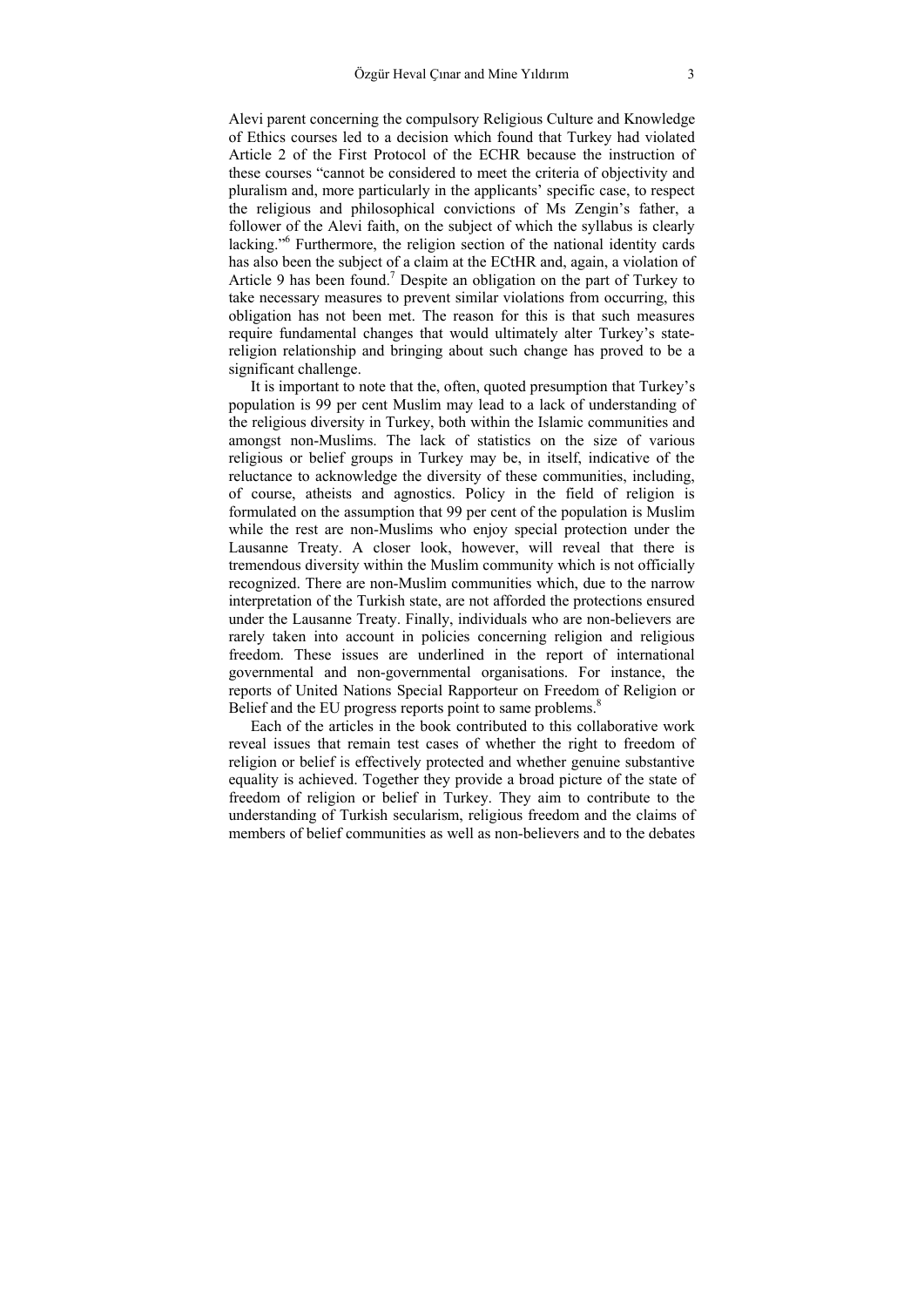on the democratization process in Turkey. In a comprehensive manner, they present the contemporary challenges facing religious freedom for all in Turkey, while at the same time pointing to the complex nature of problems. We ask questions such as:

- What are the implications of Turkish secularism for freedom of religion or belief in Turkey?

- What is the relationship between state and religion in Turkey?

- How does the Diyanet figure in a secular state- can its presence be viewed as compatible with a neutral state that protects religious freedom in line with international human rights law for all?

- What is the basis of the reluctance to recognize the right to conscientious objection to military service despite numerous decisions of the ECtHR?

- How is the lack of recognition of religious diversity reflected in practice in the exercise of the right to freedom of religion or belief, in particular the right to manifest religion or belief in establishing places of worship?

- What does the failed new constitution-making process reveal about the challenges before the full protection of freedom of religion or belief and a commitment to observing the principle of neutrality and respecting diversity?

- What is the role of the judiciary in protecting religious freedom in Turkey? How do they justify legislation or practice that seem to conflict with international human rights norms in the name of, for example, secularism?

- According to international human rights law what are the obligations which Turkey has regarding freedom of religion and belief? What is Turkey's level of compliance with these obligations? In order for Turkish domestic law to comply fully with international norms what reforms still need to be made to Turkish law?

Thus, this book aims to provide an overview of recent developments pertaining to the protection of the right to freedom of religion and belief in Turkey, a country that in its constitution is defined as a democratic and secular state. As it is not feasible to examine all questions in one book, this study will confine itself to the most topical and urgent issues.

İştar Gözaydın presents legal regulations and political issues regarding religion in Turkey with a particular focus on the '*Diyanet'*. She also offers an overview of the concepts of '*laicité*', 'secular', 'secularizations', 'secularisms', and 'post-secular' in order to contextualize the Turkish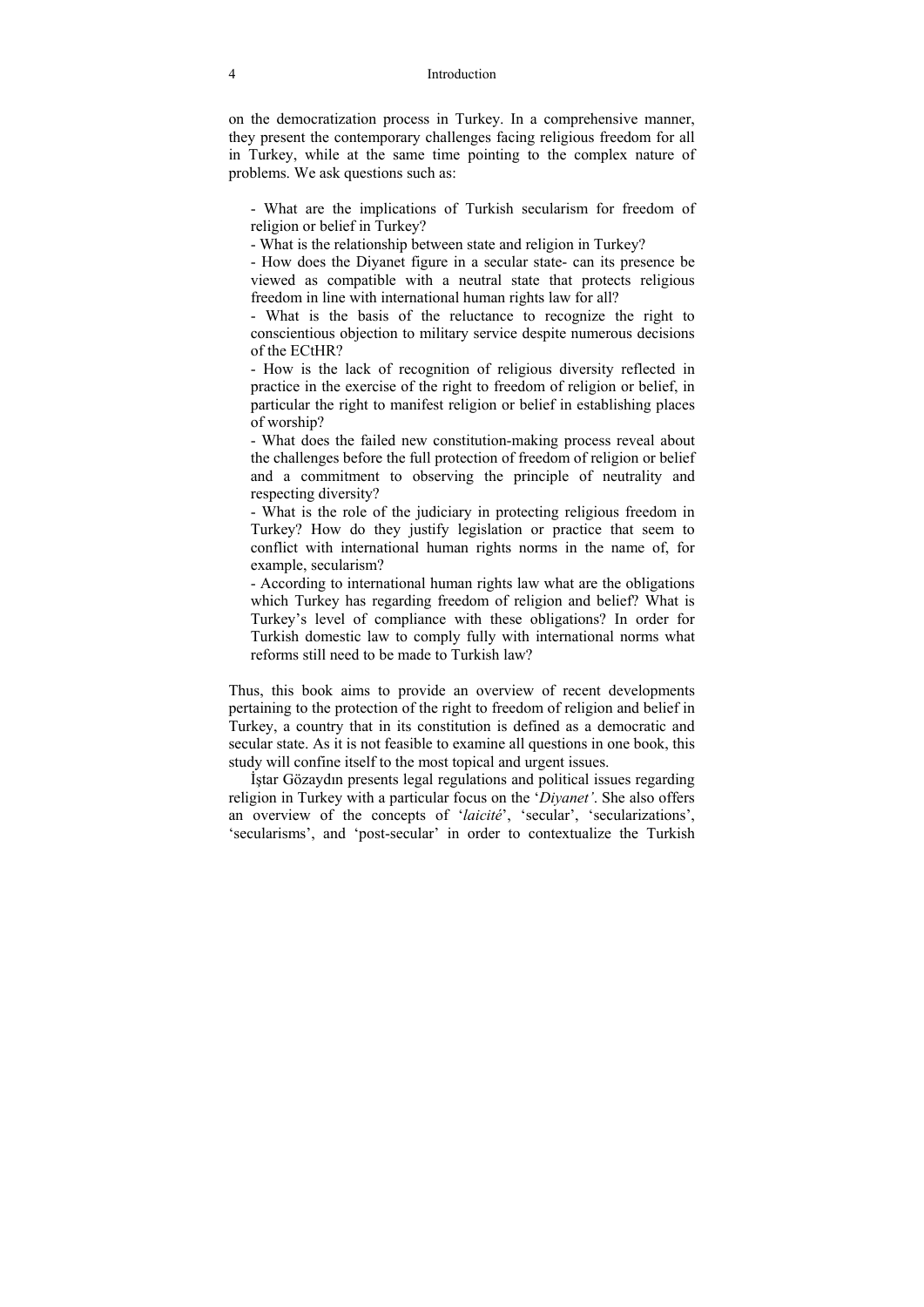case. She asserts that the creation of the Diyanet, as an organization that offers religious public services for the majority of the population which is affiliated to Islam, yet has an ambiguous mandate – conducting the affairs of belief, worship and enlightening society on religious matters and the moral aspects of the Islamic religion- makes the organization incompatible with a secular state. As regards the right to freedom of religion or belief, the existence of the Diyanet as an institution that serves a single religion, rather than all religions in Turkey, poses a significant obstacle before the protection of religious freedom according to Gözaydın. In addition, she criticises the AKP's interpretations of religion and conservatism as a new social engineering project similar to the one devised by the founding elites in 1920s and 1930s. She draws attention to a current danger, namely, the transformation of religious practices and their ethical rules into legal rules.

Hasan S. Vural outlines discussions by constitutional law scholars concerning the right to freedom of religion and belief in Turkey, concentrating in particular on how this right has been interpreted by domestic judicial mechanisms. A study such as this is crucial in order to comprehend how and in which ways this freedom is perceived in Turkey and how political, social and religious life in the country is affected. Vural points to two distinct existing generations of debate, the first of which developed as part of a quest to determine the correct stance of the secular nation-state towards Islam; whereas the second has adopted a more pluralistic approach as regards the protection of religious rights and freedoms, under the rule of law for a more diverse population. The first generation of debate reached an impasse with two competing ideas: Freedom *to* manifest religion *v.* freedom *from* the obligation of religion. As for the second generation, it has focussed on a plurality of concerns. The first generation has established a solid base of jurisprudence, whereas the second generation has yet to create a similar legacy. However, Vural concludes by arguing that the second generation will in all probability leave a stronger legacy than the first.

Freedom from religion is analysed though an overview of Turkey's historical, political and legal panorama. Following a comparative constitutional law analysis of freedom from religion, Tolga Şirin traces the state-religion relationship starting with the establishment of the Turkish Republic primarily in the context of laicism, which he qualifies as a certain synthesis of nationalism and Islamism under official control. Then he goes on to explore specific constitutional problems of freedom from religion; the national identity card, education, the Directorate of Religious Affairs, freedom of expression, and funerals. The official laicism, based on the syntheses of nationalism and Islamism under official control, cannot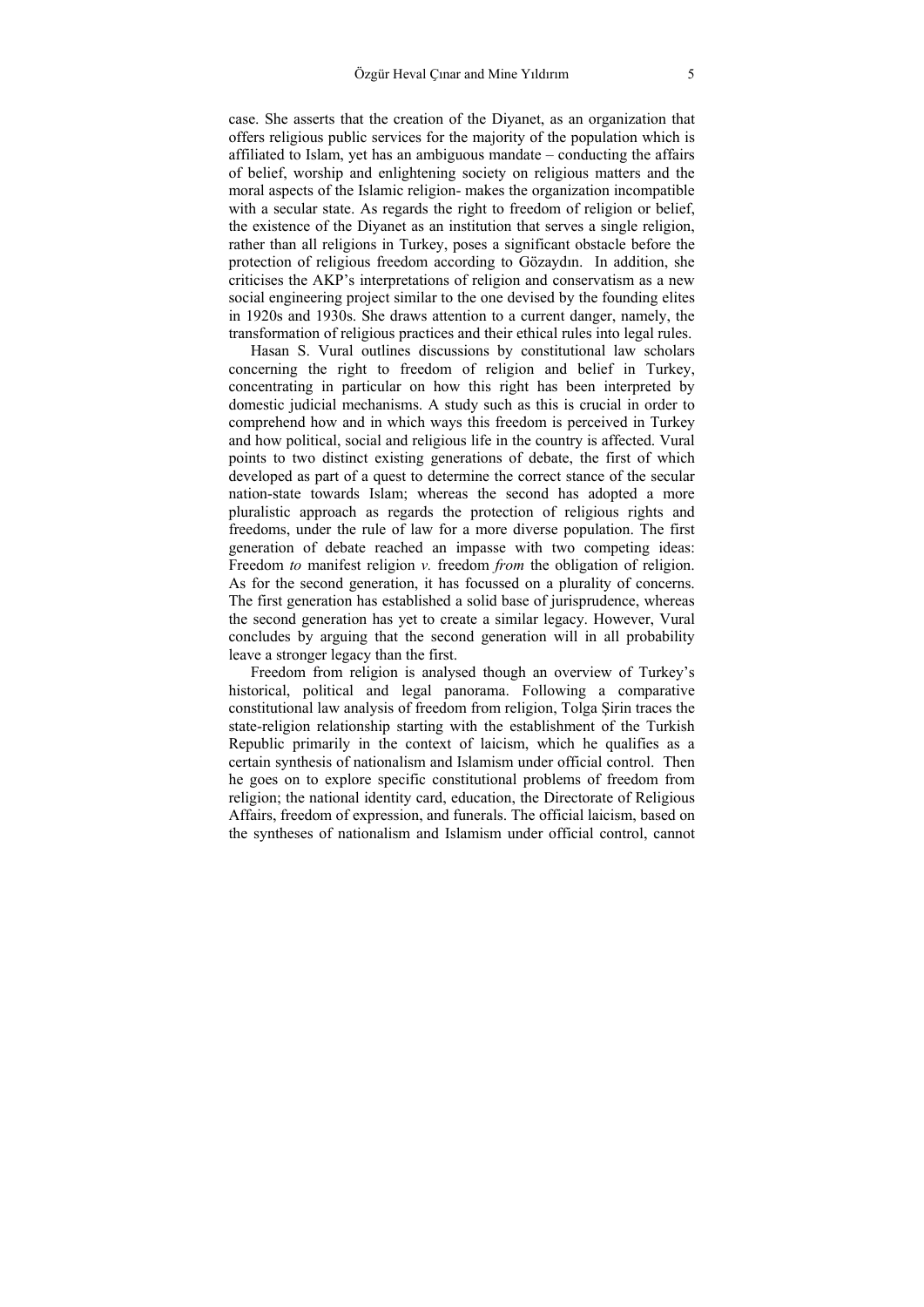#### 6 Introduction

solve the problem of freedom from religion. Irreligiousness still cannot be revealed with ease, therefore, the non-religious seem to be obliged to put up with the injustices to which they are exposed. He argues that the shift that is visible in the Constitutional Court's decisions after 2010 and the current political developments, have not, for the most part, brought a positive amendment as regards the position of the non-religious, as they have only resulted in a change in the manner in which Islam is controlled.

Berke Özenç analyses Turkish secularism in the context of the religion box in the Turkish national identity cards. First, laying out international norms, he provides an analysis of the transformation process that led to the ECtHR's judgment which recognises an individual's right not to be obliged to disclose his/her beliefs and the dynamics involved in this transformation. He also critically assesses the approach of local courts and the Constitutional Court in Turkey and highlights the cooperation between the Diyanet as a religious authority and the secular courts. Despite a clear norm in the Turkish Constitution on an individual's right not to be obliged to declare his/her religion or beliefs, the religion box on identity cards is deemed to be lawful. The reason for this, according to Özenç, is that the Turkish type of secularism remains a central element of the Turkish state's raison *d'être* and allows for such incompatible decisions.

The headscarf controversy and legal developments related to it in the context of Turkey are examined by Rossella Bottoni. In particular, the headscarf ban – which until recently prevented women working at public institutions from wearing a headscarf, is traced in the transition from the Empire to the Republic as well as throughout the recent reforms. The recent reforms have followed the 2011 election which confirmed the AKP as the biggest political party in Turkey, and this success favoured the carrying out of policies and practices more consistent with its orientation. Bottoni also discusses whether these reforms indicate that the AKP is engaged in Islamic fundamentalism and suggests that, now that the most sensitive issue of decades has been resolved, the problems of religious minorities should be tackled.

Özgür Heval Çınar deals with another controversial issue that lies at the heart of the right to freedom of religion or belief; the right to conscientious objection to military service. In addition to providing a human rights based analysis he also, looks at the internal dynamics relating to the right to conscientious objection in Turkey, and in this context includes historical and sociological analysis. Despite Turkey's international human rights obligations, under which it has a commitment to protect the right to conscientious objection, it has failed to create legislation recognizing this right. This has resulted in repeated decisions of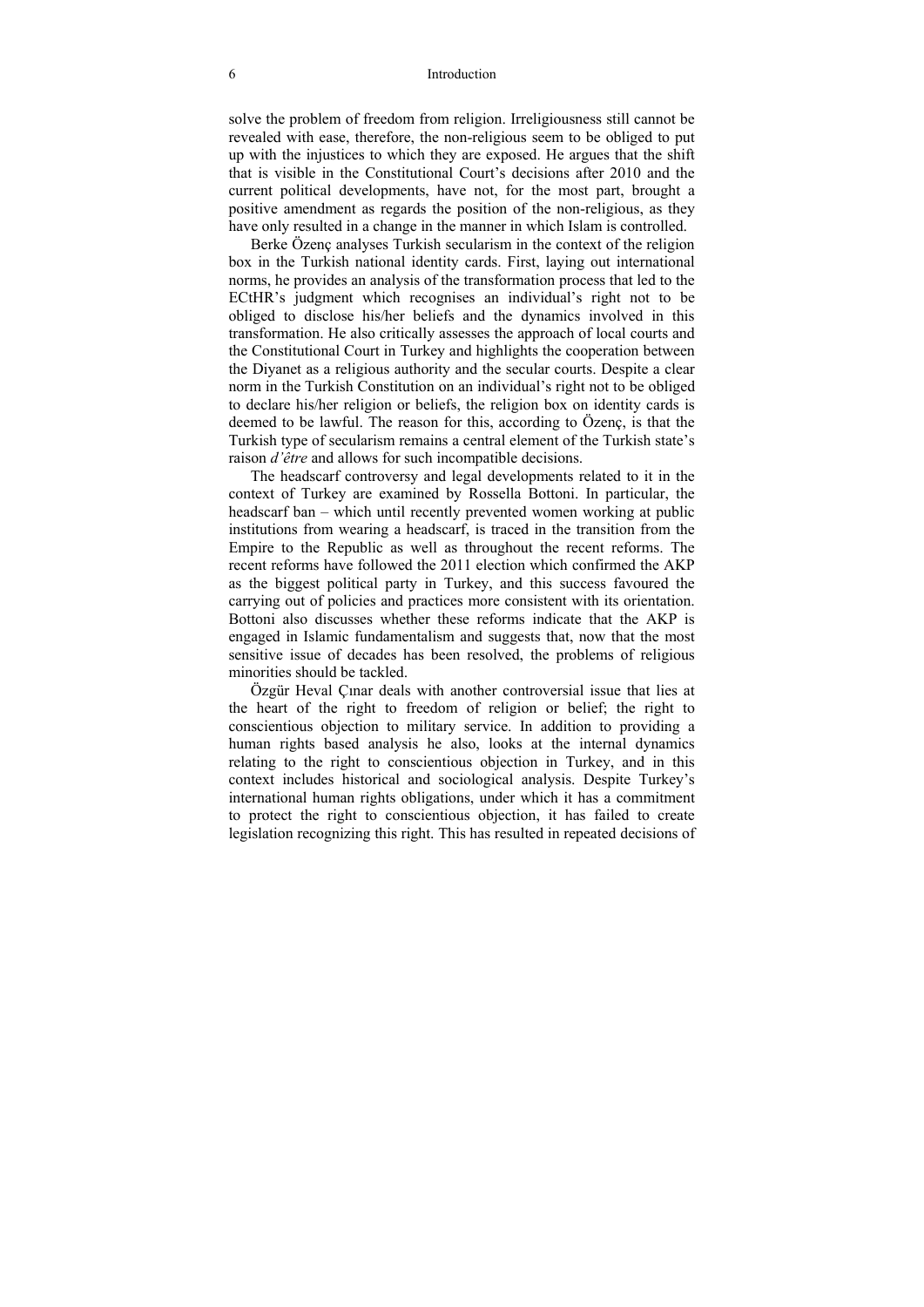the ECtHR finding that Turkey has violated Article 9 of the ECHR. This resistance on the part of Turkey is explored as well. Why is this right not recognised in Turkish law? What are the historical and sociological reasons for this lack of recognition? Çınar argues that when the Turkish Republic was established, the goal of Turkey's founders was to create a new nation which was based on the idea of the military-nation. Therefore in order for the right to conscientious objection to be accepted as a legitimate expression of the freedom of thought, conscience and religion in national law Turkey must find a way to reconcile this right with the notion of its nationhood. Before examining the internal dynamics of Turkey, Çınar also takes a brief look at the history of conscientious objection. He subsequently explores the present situation of the right to conscientious objection as regards the level of recognition of this right at the national and international levels.

The issue of places of worship and the restrictions around it are depicted in Mine Yıldırım's article. She argues that despite legislative changes made in the European Union Harmonization process the right to establish places of worship has not been effectively protected. This is particularly the case for the Alevi community as well as the relatively newer belief communities like the Protestant community and the Jehovah's Witnesses. The Alevi community that makes up a fifth of the population, and as such can hardly be ignored,<sup>9</sup> has for years argued that the state has persecuted them with a Sunni understanding of Islam. As far as the Alevi case is concerned the main issue appears to be the assessment of the legitimacy of the *cem* (gathering) houses as places of worship by the public authorities. Although the rights of non-Moslems were safeguarded by the Treaty of Lausanne, they face similar problems, which are discussed here. Numerous administrative obstacles make it virtually impossible for the churches of the Protestant community and the kingdom halls of the Jehovah's Witnesses to acquire place of worship status. She also presents a critical analysis of the European Court of Human Rights' lack of in-depth scrutiny in cases dealing with places of worship and argues that the Turkish case shows that international compliance control mechanisms need to exercise strict scrutiny when assessing restrictions on the right to establish places of worship.

Özgür Heval Çınar also examines the question of compulsory religious education in Turkey. Ever since the founding of the Republic of Turkey in 1923 there has been debate over the issue of religious education because it has been the subject of criticism on account of its Sunni Islam bias. This debate has intensified now Turkey has embarked on the process of joining the EU. Following the 2007 judgment in *Hasan and Eylem Zengin* at the ECtHR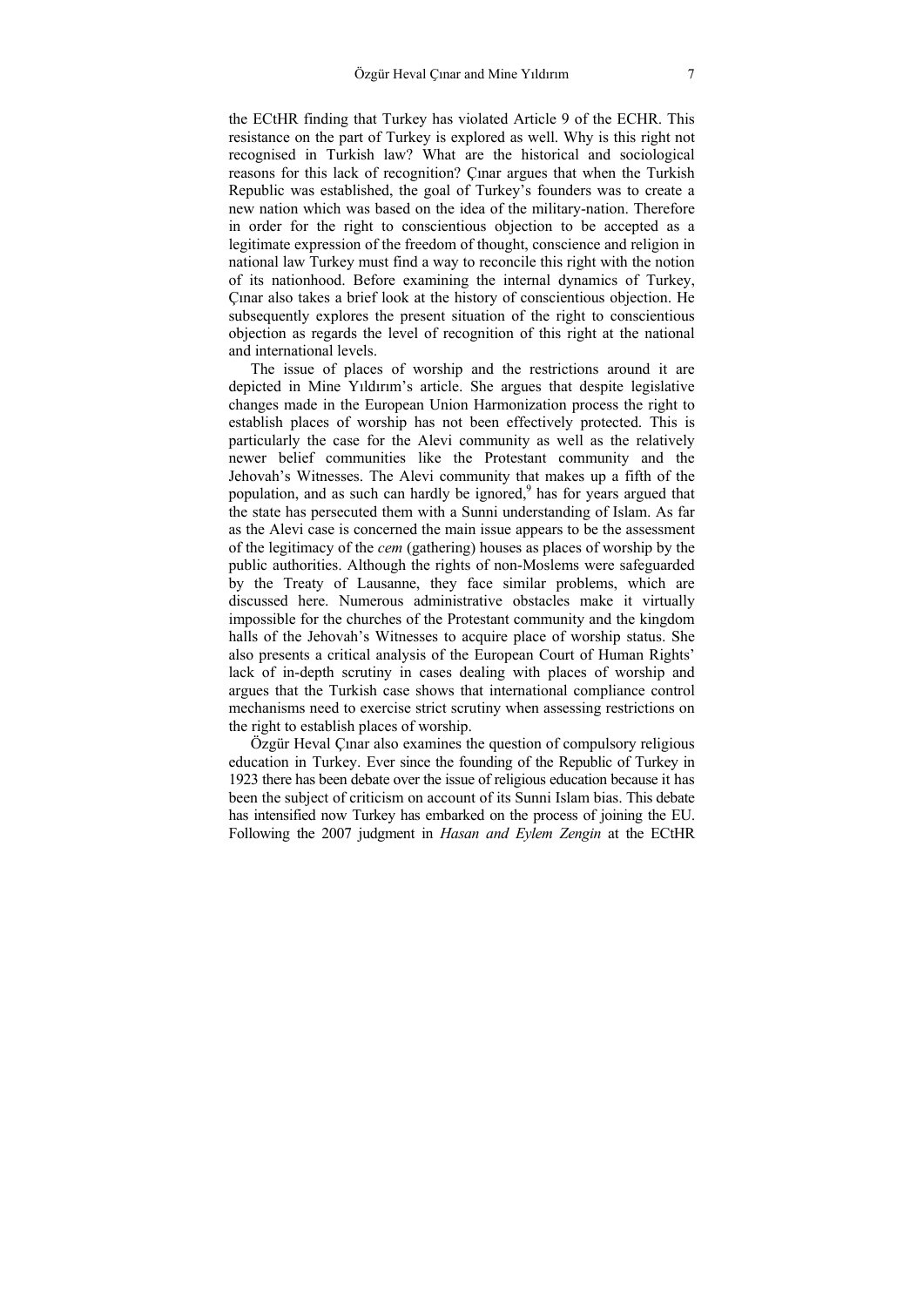#### 8 Introduction

Turkey's obligations regarding international law have been the subject of closer scrutiny. Çınar asks if this 'religious education' involves the exclusive teaching of Sunni Islam and whether there should be any compulsory religious education in schools. Çınar examines this question from two angles. Firstly, he looks at religious education in member states of the Council of Europe, and follows this by exploring the historical process in Turkey and the present legal situation regarding this question.

The drafting of the constitutional framework consisting of the provision on freedom of religion or belief, secularism and the Diyanet in the relatively recent constitution-making process is presented and analysed in the piece co-authored by Özge Genç and Mine Yıldırım. The process is analyzed with rich references to the submissions of religious or belief communities, opinions of the society at large and the position of political parties. This illuminating overview sets forth a constitutional framework that will be conducive to protect freedom of religion or belief for all in line with international human rights law. It appears that to a large extent political parties have failed to move beyond their traditional positions.

In conclusion, it is essential that the Turkish state make the necessary legislative changes and ensure practice that establish an effective legal framework for the protection of the right to freedom of religion or belief for all. If the existing restrictions on freedom of religion or belief are maintained or even extended, individuals and communities will not enjoy the right to manifest their identity or to freely exercise their civil and political rights and freedoms. During its accession process to the EU, attention has been focussed, rightly so, on Turkey's approach to the right to freedom of religion or belief; we hope that this study will prove useful to those endeavouring to understand this question.

Finally, our warmest personal thanks are due to the contributors of the book, Cambridge Scholars Publishing, Mr. Andrew Penny, Mr. Erhan Kamacı, Mr. Erol Tansel, Mr. Prabu Serumadar, Dr. Nazila Ghanea, TÜBİTAK, the Faculty of Law (University of Oxford), Kellogg College (University of Oxford), and the Norwegian Helsinki Committee as well as to all those others who have offered valuable assistance and encouragement but are not mentioned here.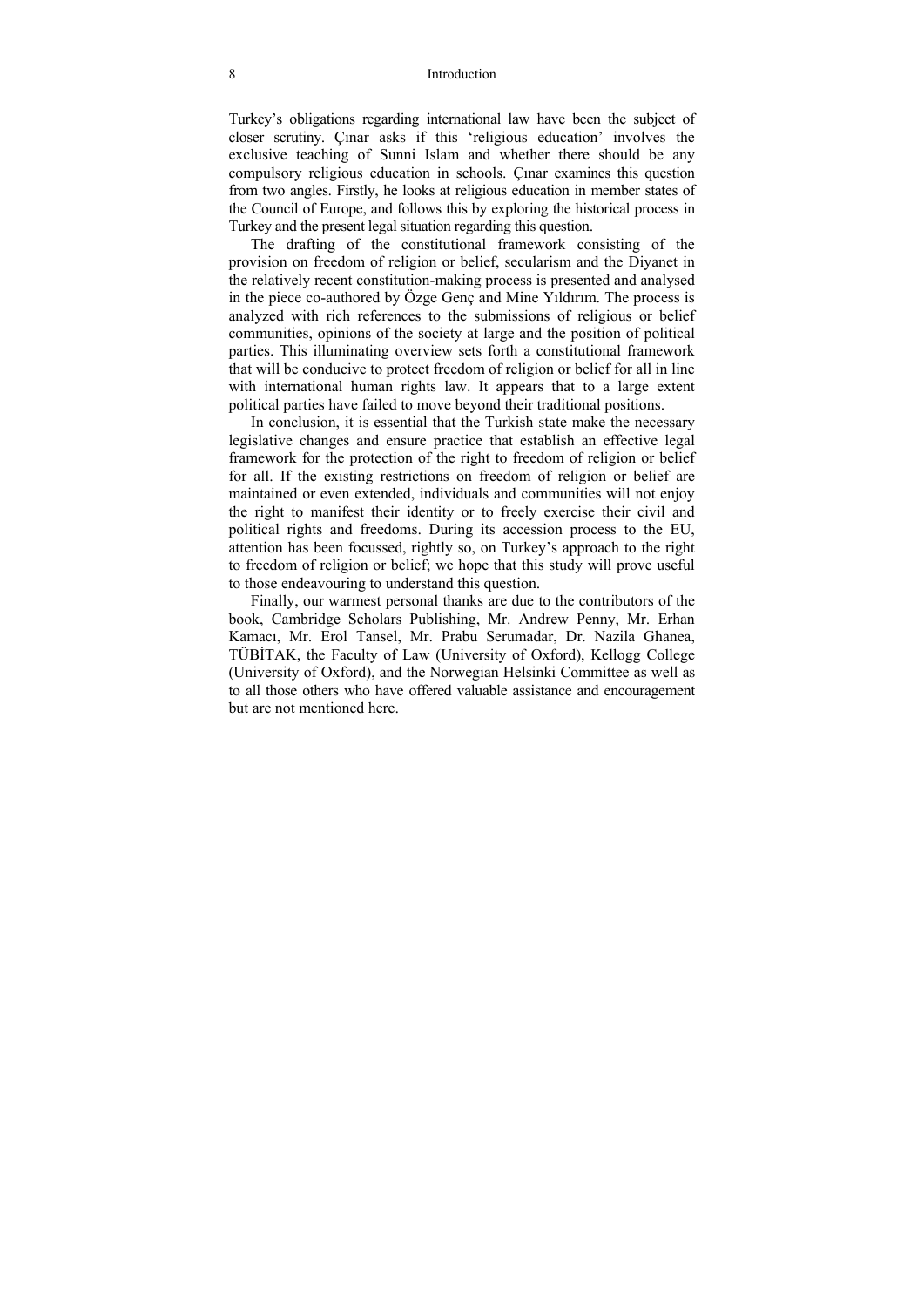#### **Notes**

 $\overline{a}$ 

∗∗ The Head of the Freedom of Belief Initiative project of the Norwegian Helsinki Committee in Turkey. And also, PhD candidate, Åbo Academy, Institute for Human Rights.

<sup>1</sup> *Kokkinakis v. Greece*, 25 May 1993, European Court of Human Rights, No. 14307/88.

<sup>2</sup> Universal Declaration of Human Rights, UNGA Res.172 A (III), adopted on 10 December 1948; International Covenant on Civil and Political Rights, 999 UNTS 171, adopted on 16 December 1966, entered into force on 23 March 1976; Charter of Fundamental Rights of the European Union, 2000/C 364/01, OJ C 83 of 30 March 2010, adopted on 7 December 2000; European Convention on Human Rights, ETS 5, adopted on 4 November 1950, entered into force on 3 September 1953.

3 Norwegian Helsinki Committee: Freedom of Belief Initiative, *Monitoring Report on the Right to Freedom of Religion or Belief in Turkey January- June 2013,* <http://inancozgurlugugirisimi.org/wp-content/uploads/2014/01/NHC-

I%CC%87O%CC%88G-FoRB-Report-Eng.pdf>, accessed 30 April 2014.

<sup>4</sup> *Yedikule Surp Pirgiç Armenian Hospital Foundation v. Turkey*, 26 June 2007 (resulted in friendly settlement), European Court of Human Rights, No. 50147/99 and 51207/99; *Fener Rum Patrikliği (Ecumenical Patriarchate) v. Turkey*, 8 July 2008, European Court of Human Rights, No. 14340/05.

<sup>5</sup> *Erçep v. Turkey,* 22 November 2011, European Court of Human Rights, No. 43965/04; *Fethi Demirtaş v. Turkey*, 17 January 2012, European Court of Human Rights, No. 5260/07; *Savda v. Turkey*, 12 June 2012, European Court of Human Rights, No. 42730/05; *Tarhan v. Turkey,* 17 July 2012, European Court of Human Rights, No. 9078/06.

<sup>6</sup> *Hasan and Eylem Zengin v. Turkey*, 9 October 2007, European Court of Human Rights, No. 1448/04, para. 70.

<sup>7</sup> *Sinan Işık* v. *Turkey*, 2 February 2010, European Court of Human Rights, No. 21924/05.

<sup>8</sup> E.g. United Nations Special Rapporteur on Freedom of Religion or Belief, 'Interim report of the Special Rapporteur of the Commission on Human Rights on the elimination of all forms of intolerance and of discrimination based on religion or belief: Situation in Turkey', 11 August 2000, A/55/280/Add.1; European Commission, '2013 Regular Report on Turkey's Progress Towards Accession', 16 October 2013, SWD(2013)417 Final; European Commission, '2012 Regular Report on Turkey's Progress Towards Accession', 10 October 2012, SWD (2012)336 Final.

9 United States Department of State, *International Religious Freedom Report 2008*, <http://www.state.gov/g/drl/rls/irf/2008/108476.htm>, accessed 30 April 2014.

<sup>∗</sup> PhD, TÜBİTAK Postdoctoral Research Fellow, Faculty of Law, University of Oxford and also a visiting fellow in the Kellogg College, University of Oxford.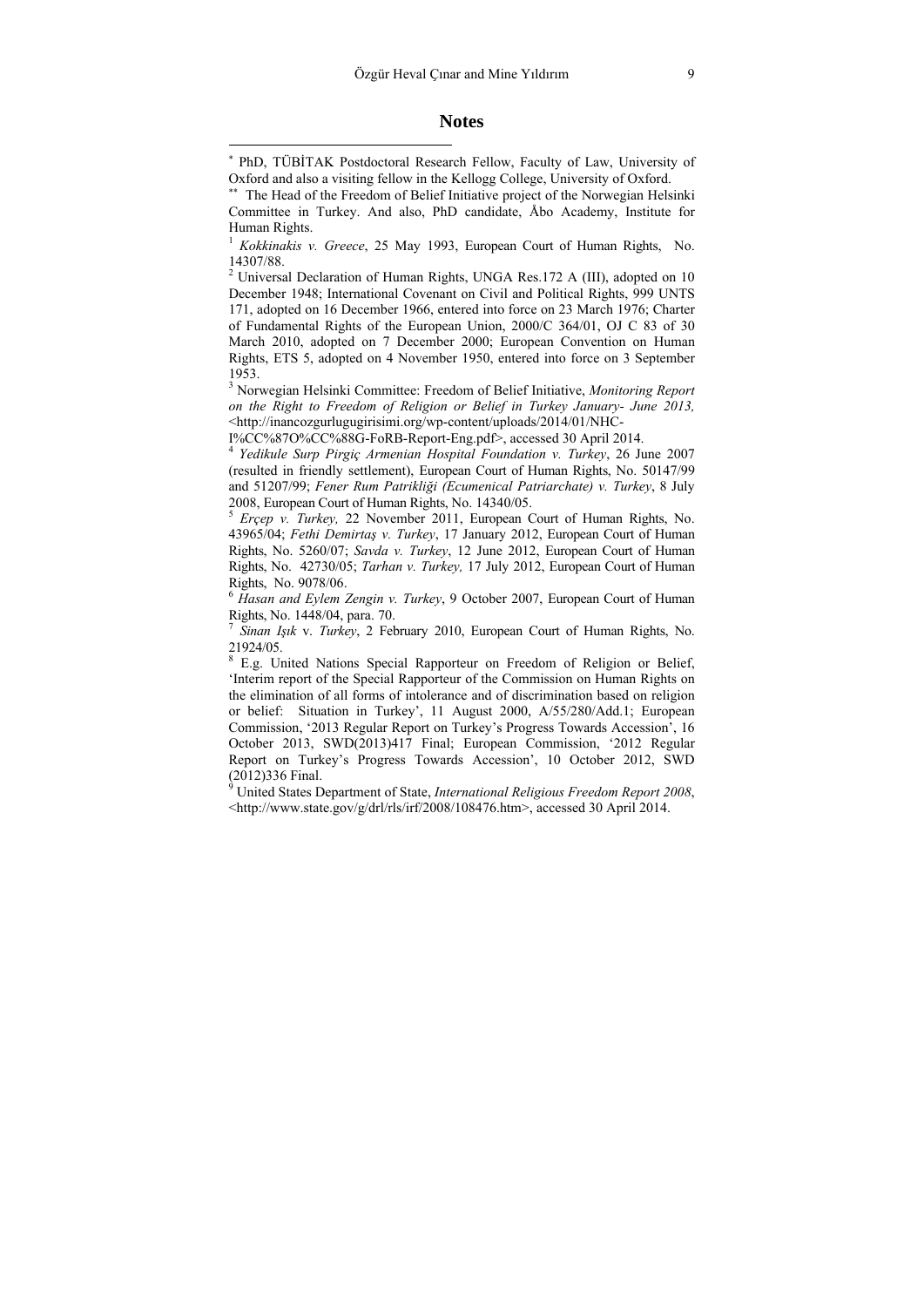# MANAGEMENT OF RELIGION IN TURKEY: THE *DİYANET* AND BEYOND

# İŞTAR GÖZAYDIN<sup>∗</sup>

Judicial and governmental "neutrality" with regard to matters of faith, ecclesial denomination, religious and theological education, the care for life, marriage, and death, is a condition *sine qua non* for the flourishing of modern democracies and political liberalism.1

#### **I. Introduction**

This article discusses legal regulations and political issues regarding religion in Turkey, and focuses on the role, historical foundations and legal structure of the Presidency of Religious Affairs (*Diyanet İşleri Başkanlığı* – hereinafter '*Diyanet*'), an administrative unit founded in 1924 "to organize the religious affairs" in a secular state apparatus. In order to contextualise the issue, concepts of '*laicité*', 'secular', 'secularizations', 'secularisms', and 'post-secular' are explored. Thus the triangle between state, society and religion, with a special focus on a decade of successive AK Party (Development and Justice Party) governments, is scrutinised in the light of the right to freedom of religion and/or belief in Turkey.

 It is a rare blessing to be surrounded by colleagues and friends from different disciplines. I am grateful to those that have presented me with the opportunity to discuss and improve the opinions that I developed during my formal education in law schools over the 30 years that I have been struggling with religion and politics. I am in debt to Professor Şerif Mardin, for helping me in comprehending the phenomenon of religion as a social matter and with my humble endeavor to read/understand the effects of Islam on the cultural operational mechanisms of Turkish society. Similarly, I am also indebted to Professor Talal Asad for the theoretical structuring of my work, primarily, in relation to the formation of secularism/laicism. The case of the *Diyanet* is a clear illustration of his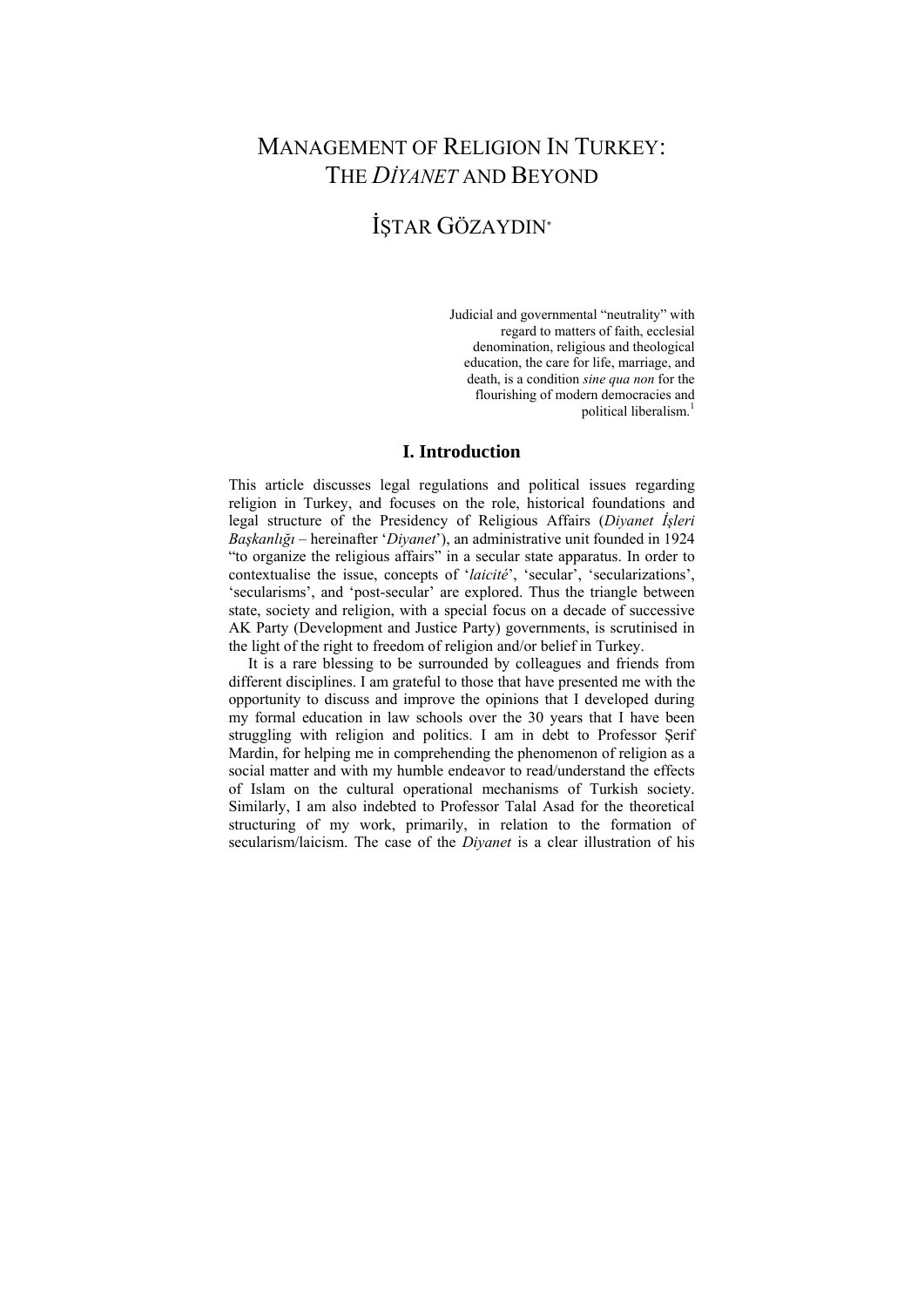argument that the secular, like religion, has a history and is mutually constitutive with religion, and can not be separated either conceptually or historically. Needless to say, all the mistakes and defects are mine alone.

### **II. Historical Foundations of Religion and Politics in Turkey**

I think that analysing the relations between religion and state in Turkey, just like other structures of Turkey's Republican era, is not possible without making comparisons with the Ottoman period and determining the points of rupture and continuity between the two eras. Three different approaches appear in the literature of Ottoman studies for matters of state and religion. As for the first approach, if one starts by recognizing a duality in legal norms existing in the Ottoman world<sup>2</sup> it may be proposed that the Ottomans had two separate sources of legitimacy: those depending on Islamic canon law and those on the Sultan's acts; although apparently this did not constitute a structure that would be called "the secular". Nevertheless, the system that was established in the Republican era may be traced back to the dual structure of the Ottomans starting from the  $15^{th}$ century when Mehmet II (the Conqueror) had his profane codification.<sup>3</sup>

 There also exists a second approach which states that the Ottoman structure did not have such duality as described above; on the contrary, religion and the world, together, had constituted a whole embodied in the person of the Caliph-Sultan. According to this view, the Ottoman state was a theocratic one, and thus, the entire state structure took shape according to the rules stipulated by Islam. This thesis is supported by the fact that the Caliph-Sultan had religious as well as political identities, and both the vizier and the *Sheikh ul-Islam*, the chief religious official of the Ottoman Empire, were second to the sultan in political and religious matters.<sup>4</sup>

 In addition to these two approaches, a third one claims that in the period from the Ottoman Empire to the Republican era, there has always been state control of religion.<sup>5</sup> The Caliph/Sultan had the power to appoint as well as to dismiss the *Sheikh ul-Islam*; and the *Sheikh ul-Islam* would attend to religious matters on behalf of the Sultan.<sup>6</sup> In this context a separate institutionalized power, like the Roman Catholic Church in the West, was never permitted to religious authorities in the Ottoman system.<sup>7</sup>

 Scrutinizing the institutional dimensions of the relations between state and religion, one may observe that there exist both continuity and ruptures in various institutional bodies from the office of *Sheikh ul-Islam* to the *Şer'iye ve Evkaf Vekâleti* (Ministry of Religious Affairs and Pious Foundations) and finally to the Presidency of Religious Affairs. While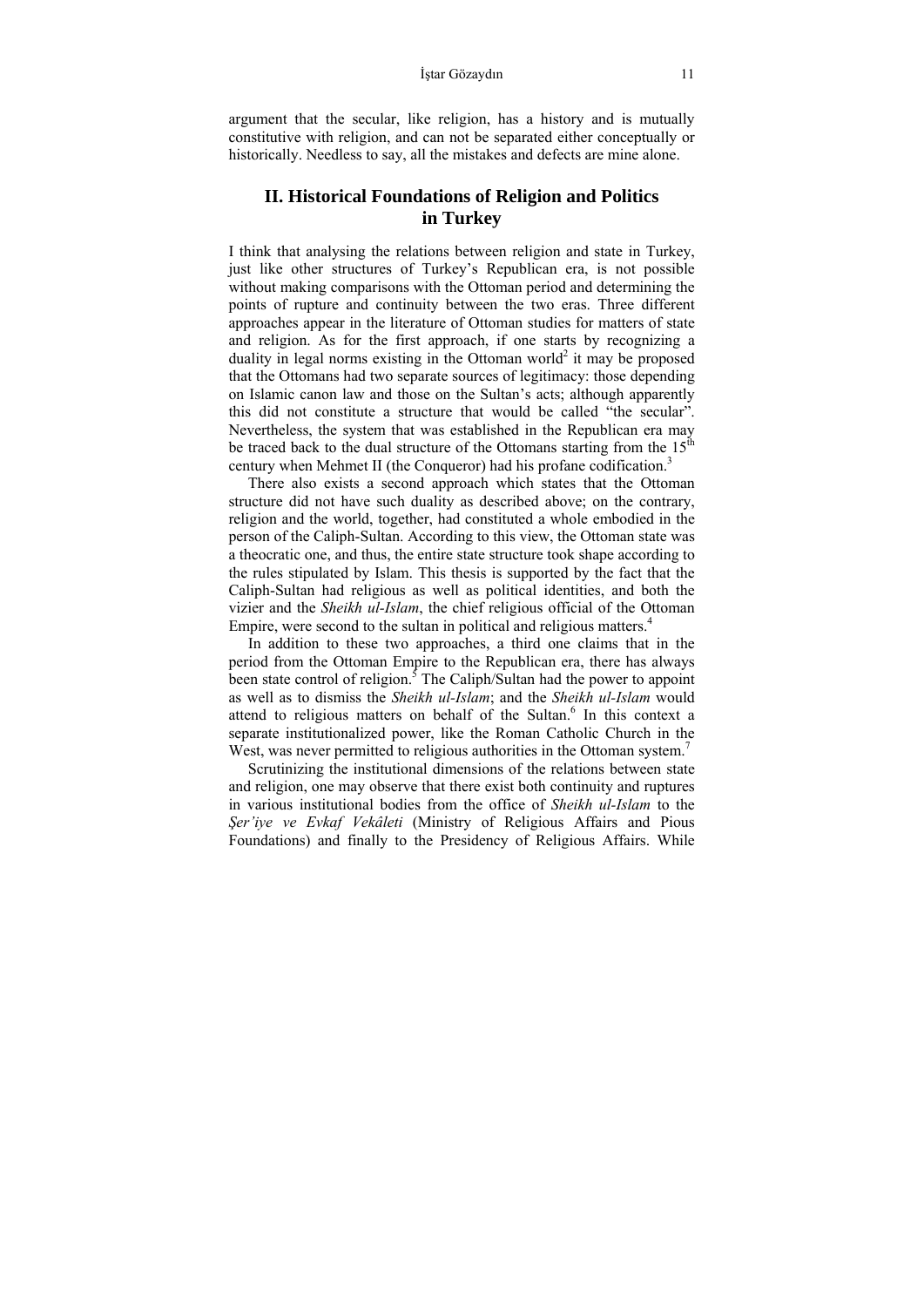*Sheikh ul-Islam* was responsible for judicial, legal, scholarly, administrative and political duties as well as religious ones,8 the *Şer'iye ve Evkaf Vekâleti* founded by the Ankara government on 4 May 1920 was an institution responsible only for religious matters and pious foundations, but this very effective institution was at the ministerial level as far as its place in the administrative hierarchy was concerned.<sup>9</sup> The founding political authority of the Republican era had preferred to configure the institution of Presidency of Religious Affairs as an administrative unit under the Prime Ministry.

 It seems that the Turkish Republic's founding elite designed the new Turkish state as a modernity project and therefore, no means that would satisfy this goal was spared. Actually the radical program of reform and Westernization that the Republican cadres pursued in the 1920s and 1930s had earlier started within the Ottoman Empire in the mid-nineteenth century, especially by the reception of Western codes and political principles. However, the purpose of the new leadership in this period was to secularize and modernize not only the state and the 'political', but also to transform society into a modern body. Thus, in my view, the biggest difference between Republican and Ottoman Westernizations was the spectrum of their *telos*; and laicism was one of the pillars for the Republican founding elite.

### **III.** *Laic(ité),* **the Secular, Secularizations, Secularisms, Post-secular**

*Laicité*/*laicism/laic* is the term used for the state's control of religion in the public sphere as opposed to secularism which implies the separation of state and religion;<sup>10</sup> and *laiklik* (*laicité*) is the concept that is preferred by Turkey's Republican decision-making elite in all legislation and other legal regulations which actually shape its substance. I assert that, as a state's approach to religion, the laicism/secularism distinction is significant. However, since every society has different socio-political circumstances, the interpretation of secularism and laicism in political and thus legal systems exhibits differences as well. Both secularism and laicism are about state politics, law-making, and constitutional principles, but for the most it permeates and establishes the rhythm of a phenomenology of everyday life practices.<sup>11</sup> Neither laicism nor "(s)ecularism is . . . a 'neutral', power-free space and a set of abstract principles; (they are) embodied in people's agencies and imaginaries."12 In other words, these concepts are socio-political constructions; thus various secularizations, secularisms, and laicism emerge in different socio-political climates.13 In this context, for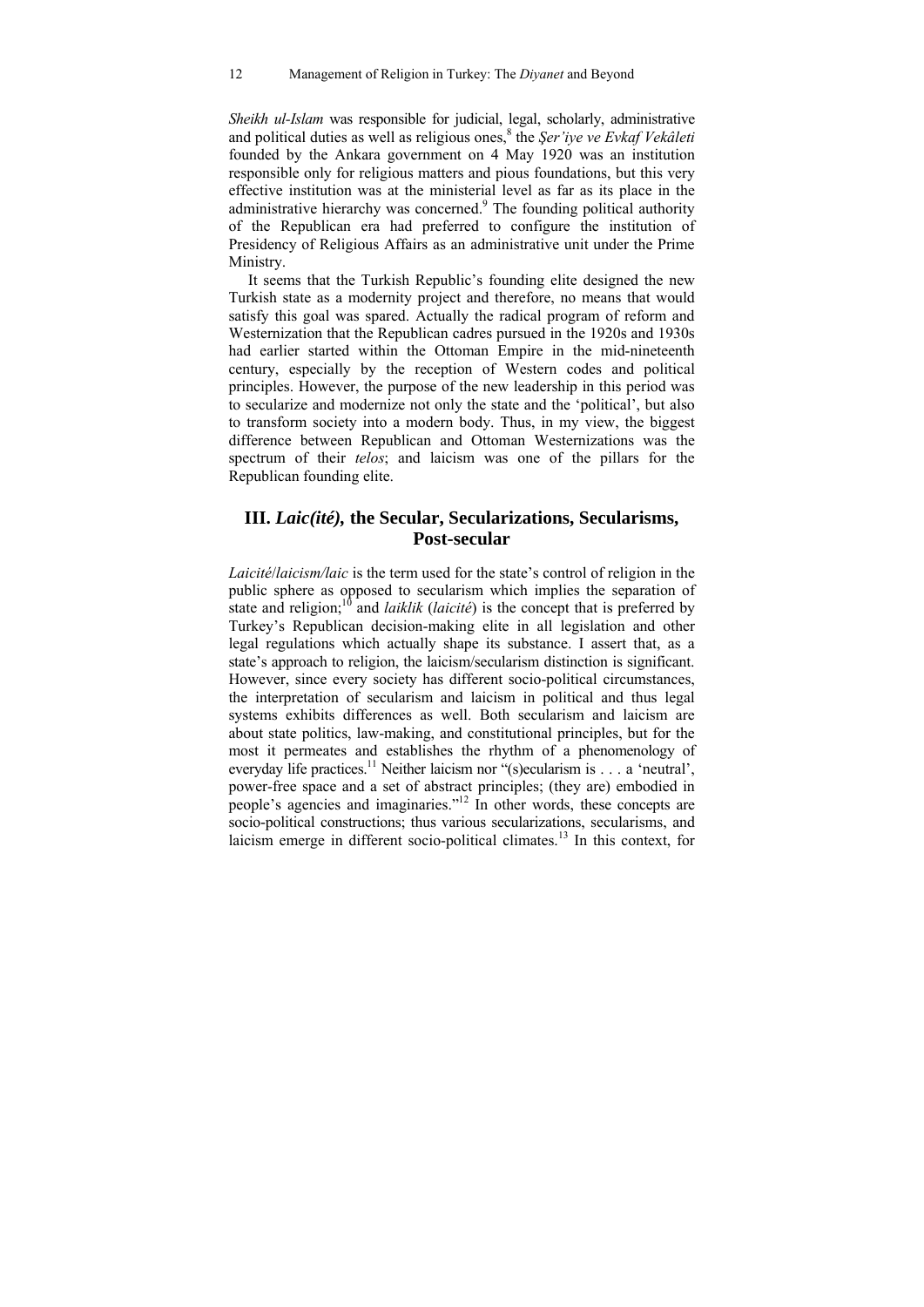#### İştar Gözaydın 13

example, in the US, it has been preferred to interpret secularity as a state of impartiality towards religions and beliefs. In addition to a principle that bans the introduction of legislative activities designed to prevent the free practice of any religion, the First Amendment to the US Constitution, by means of the establishment clause, prevents the Congress from making a law establishing a religion. The Supreme Court's formulation regarding the establishment clause in the *Lemon v. Kurtzman* case<sup>14</sup> may be a key to a particular understanding of secularism: (i) the purpose of no legislative or administrative procedure may be religious (*secular purpose*); (ii) religion must not be affected, either positively or negatively, by the implementation of the procedure (*primary effect*); and (iii) the state must not show excessive concern for religion because of the procedure (*excessive entanglement*). On the other hand, in the case of France, where the shadow of the Catholic Church is still felt, and with issues that have been emerging by increasing populations of Islam and other faith systems like Sikhism, a harsher interpretation of laicism has been preferred where the *Conseil d'Etat* has a regulative role.<sup>15</sup>

 In all countries and in every historical period, secularization has been a coercive process in which the legal powers of the state, the disciplinary powers of family and school, and the persuasive powers of government and media have been used to produce the secular citizen who agrees to keep religion in the private domain. Sometimes this has been done by putting external and forcible constraints on the public political presence of religion, as in the Jacobin tradition of *laicisme*, or in the Soviet Union and contemporary China, or in Kemalist Turkey.16

 The formations of the secular follow different historical trajectories and have different religious genealogies in different places too, yet they are closely interconnected with hegemonic impositions of Western modernity and colonialism.<sup>17</sup> Talal Asad, whom in the religion-secular debate,<sup>18</sup> by following the work of Michel Foucault and Edward Said, focuses on genealogies of power, characterises "the secular" as an epistemic category, "secularism" a "political doctrine", and "secularization" as a historical process.19 Both religion and the secular for Asad are "processual" rather than fixed ideologies.<sup>20</sup>

 It was Jürgen Habermas who first introduced the term post-secular in the German Peace Prize lecture in 2001, which he further elaborated in his later writings. Habermas labels the present era as "postsecular", in which he has been increasingly stressing the importance of cultivating a stance that both reckons with the continuing global vitality of religion and emphasizes the importance of 'translating' the ethical insights of religious traditions with a view to their incorporation into a 'postmetaphysical'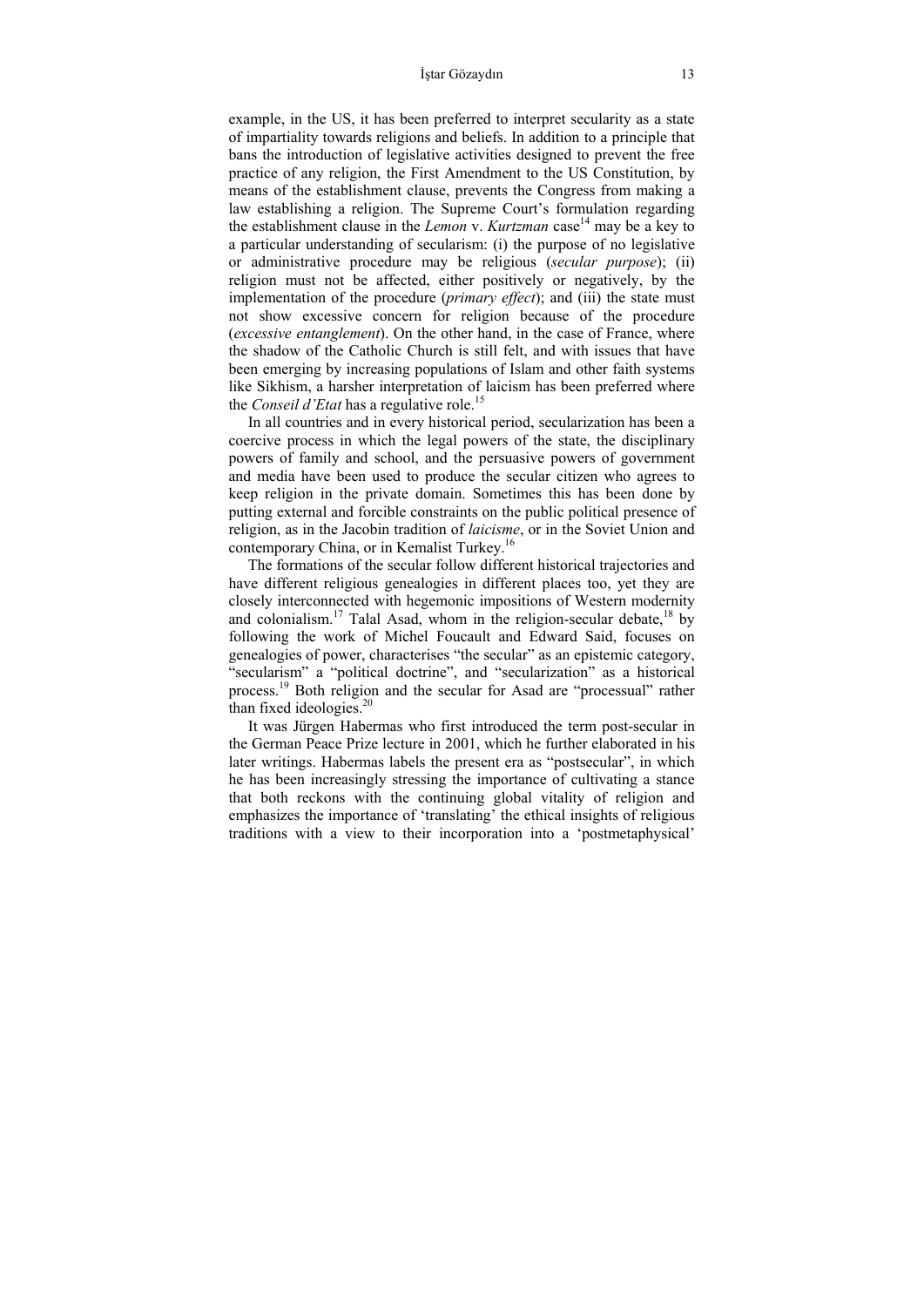perspective, or in other words into a secular idiom.<sup>21</sup> For Habermas, we live in a postsecular society where the classical assumption of the secularization thesis, whereby religion would disappear from the public sphere has been shown to be wrong. Two important elements – within the societal context of Germany and Western Europe – have refuted this theory: first, the appearance of public normative debates, such as abortion, stem cell research, etc., which also involved clerical institutions as legitimate public actors. Second is the visibility of Islam in Europe and its claim for Muslims' rights within the frame of citizenship based rights. $^{22}$ 

In his book, *Public Religions in the Modern World* published in 1994,<sup>23</sup> José Casanova states that the core and central thesis of the theory of secularism is the conceptualization of the modernization process with regard to the structure, organization and operation of society, and he points to its three components considered as essential, since Max Weber, in the development of modernity:

- (i) the separation of religion from politics, economy, science, etc., because of the increasing structural differentiation between the social areas;
- (ii) the privatization of religion within its own field;
- (iii) the decreasing social importance of the religious beliefs, attachments and institutions.

According to Casanova, only the first and third elements can be implemented. Even though the privatization of religion within its own field is part of laicism, it is not essential from the perspective of modernization. Casanova's argument is that whether or not unmaking religion a private matter threatens modernity depends on how religion becomes public. If it advances, as in Poland, the formation of a civil society, or encourages, as in the USA, public debates about liberal values, then the politicized religion and modernity are in perfect harmony with each other. However, on the other hand, if it tries to undermine civil society, as in Egypt, or individual liberties, as in Iran, then the politicized religion really turns into an uprising against modernity and the universal values of the Enlightenment. $24$ 

 Charles Taylor is another prominent scholar to exemplify liberal secularism. In *Secularism and Freedom of Conscience*, Charles Taylor and Joselyn Maclure aim to provide "an adequate conceptual analysis of the constitutive principles of secularism", by stating that any understanding of secularism must "be approached within the broader problematic of the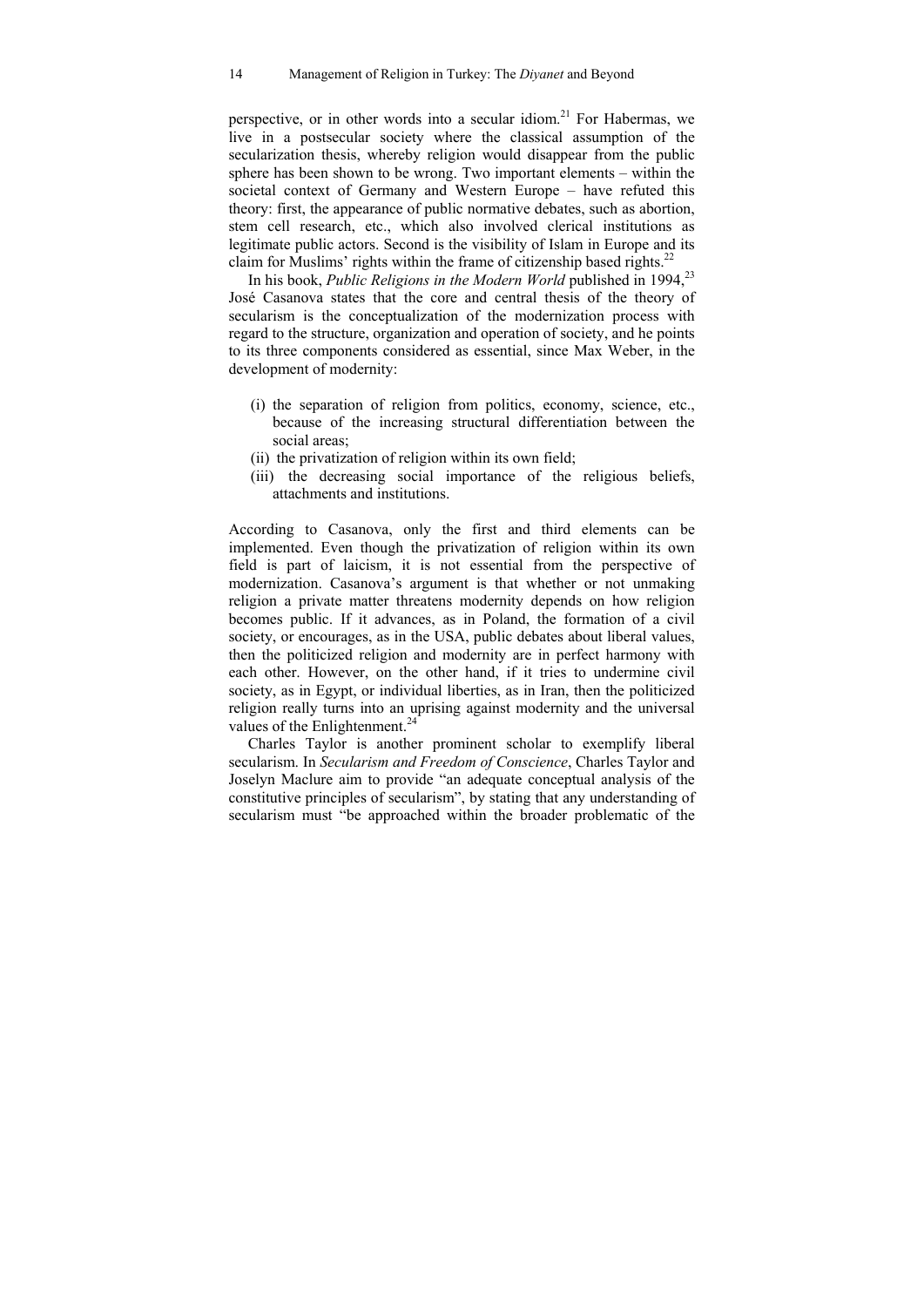state's necessary neutrality toward the multiple values, beliefs, and life plans of citizens in modern societies."25

 Ahmet Kuru coins the terms "passive secularism" and "assertive secularism" to imply a state's neutrality toward various religions by allowing their public visibility in the former; and a state's confining religion to the private sphere in the latter.<sup>26</sup>

 In this context, José Casanova's related remarks may provide a suitable hint to answer the question, "to what extent has Turkey been a secular country?<sup>27</sup>": "Turkey is seen as too secular for the Islamists, too Sunni for the Alevis and too Turkish for the Kurds where Turkish values are strongly showed up."<sup>28</sup> Fuat Keyman adds another statement: "for non-Muslim minorities Turkey is too Muslim."29

### **IV. "Diyanet"**

I think that in order to understand religion, politics and the politics of religion in Turkey, as an initial step, a governmental organization, namely the *Diyanet İşleri Başkanlığı* (Presidency of Religious Affairs ̶ hereinafter *Diyanet*) 30 should be scrutinized. *Diyanet* is a secular/laic administrative unit in the Republic of Turkey established in 1924 to execute services regarding Islamic faith and practices; to enlighten society about religion, and to carry out the management of places of prayer.

 Diyanet was established by the Act dated 3 March 1340 (1924) no. 429 "on the Abolishment of The Ministries of *Şeriyye* (Religious Affairs) and *Evkaf* (Pious Foundations)." By abolishing the *Şeriye Vekaleti* (Ministry of Religious Affairs), a new administrative unit called the *Diyanet İşleri Reisliği* (Presidency of Religious Affairs) was constituted. In other words, the new regulation placed the management of religious affairs in the hands of an administrative bureau, not to a ministry in the cabinet. In terms of administrative law, ministry is hierarchically the highest position in the central administration, and it is a political unit. Not to place the institution of "religion" in a political body was a key part of the overall policy of the founding political decision-making elite of Turkey who wished to establish a secular state and to transform society into a modern one. They did not want to have a unit within the cabinet dealing with religious affairs. Instead, by assigning religious affairs to an administrative unit, the ruling elite both took religion under their control and at the same time tried to break the potentially sacred significance of the *Diyanet*.

 In my opinion, Act no. 429 is very significant in the construction of a secular system in Republican Turkey. The first article of Act no. 429 states that the Presidency of Religious Affairs has been formed as a part of the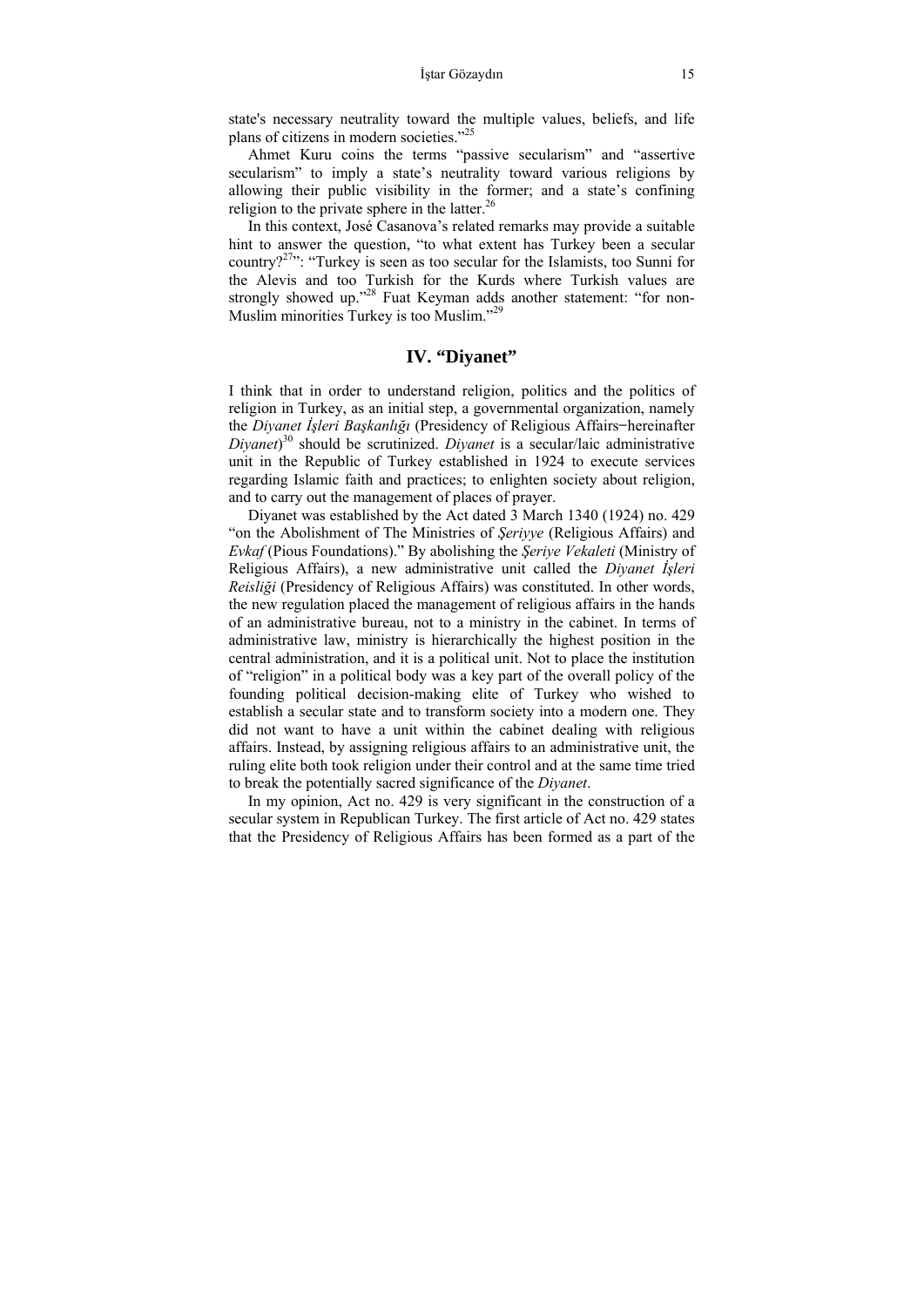Republic to administer all provisions concerning faith, rituals and the institutions of Islam. The article also explicitly pronounces that all other affairs are legislated by the parliament, namely the Grand National Assembly of Turkey and executed by the Cabinet formed by that body. This was an attempt by the decision-making elite of early Republican Turkey to secularise the sources and references of the legal system, an attempt that has mostly been successful.

 It is apparent that the temptation to make secularism the equivalent of religion seems generally stronger in countries where secularism came about at the cost of a bitter struggle against a dominant religion; think, for example, of the Catholic church of Restoration France or Islam in the former caliphate of Turkey.<sup>31</sup>

 The purpose of the new leadership in this period was to secularize and modernize not only the state and the 'political', but also to transform society into a modern body. In fact, the radical program of reform and Westernization that the Republican cadres pursued in the 1920's and 1930's had already started earlier in Ottoman times, namely in the midnineteenth century, especially by the reception of Western codes and political principles. Thus, in my view, the biggest difference between Ottoman and Republican westernizations/secularizations was the spectrum of their *telos*; and *laicité* was the pillar for the Republican founding elite, which designed the 'Presidency of Religious Affairs' as an administrative tool to 'regulate' Islam.

 Since 1924, the *Diyanet* has been under the auspices of the Prime Ministry, and the president of the institution has been appointed by the President of the Republic of Turkey upon the proposal of its Prime Minister. This administration regulates the operation of more than 85,000 registered mosques and employs more than 117,000 imams, Quran instructors, muezzins, and other religious workers, all of whom are civil servants with regular salaries. In time, the mission of the *Diyanet* has been expanded from simply supervising faith and worship.<sup>32</sup> Article 154 of the 1961 Constitution of Turkey provided that the *Diyanet* was incorporated in the general administration to discharge the function prescribed by a special law.<sup>33</sup> That particular law was put into power after a long process of debate on 15 August 1965. Act no. 633 on the organization and duties of the *Diyanet*, redefined its task by Article 1, in terms of "conducting the affairs of belief, worship and enlightening society on religious matters and the moral aspects of the Islamic religion."

 To create an administrative body to offer services to meet the general, daily needs of practicing Islam may be justifiable as 'public service' where a majority of the population belongs to Islam; however to assign to this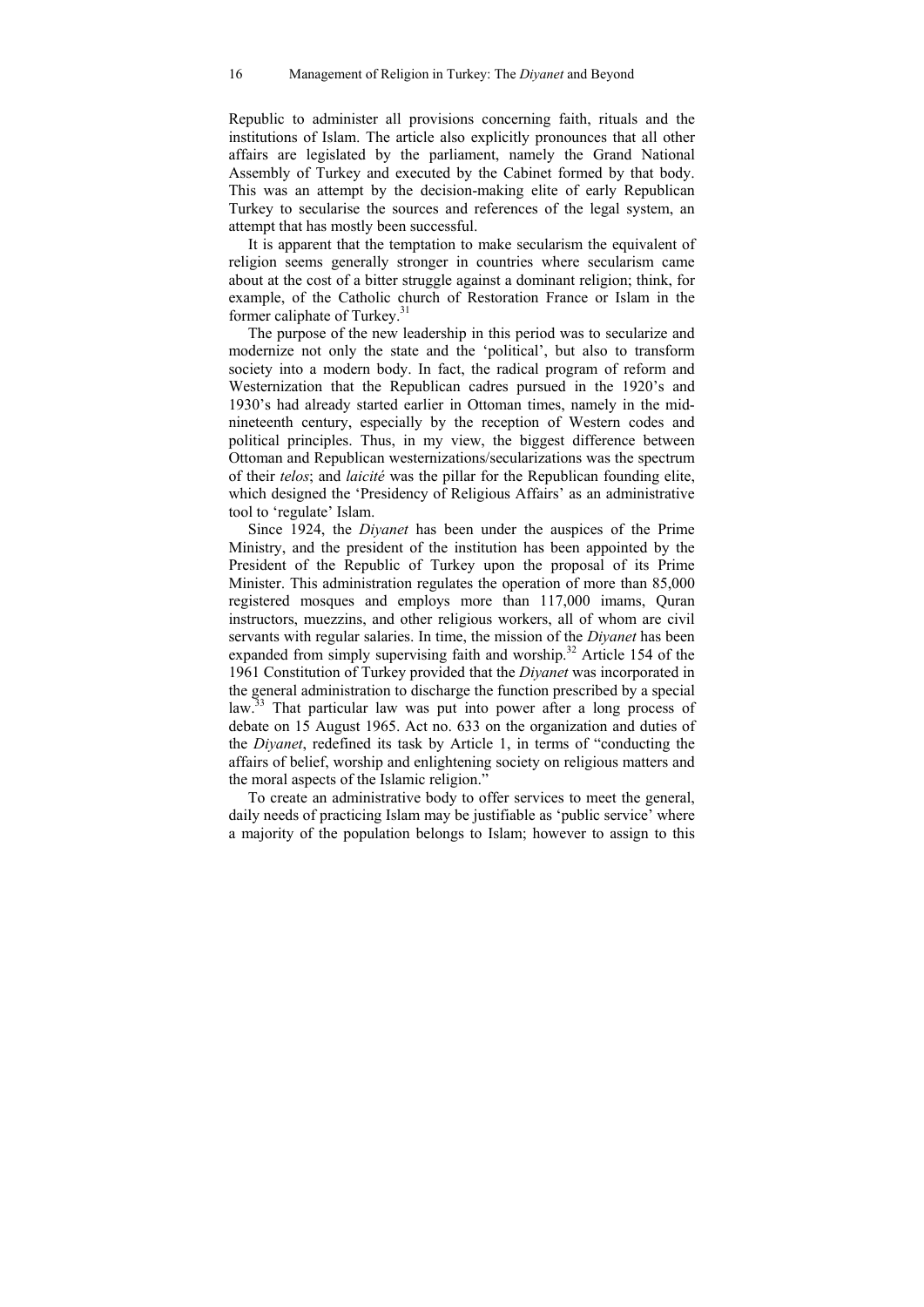#### İştar Gözaydın 17

organization a function such as 'conducting the affairs of belief, worship and enlightening society on religious matters and the moral aspects of the Islamic religion' whose content is legally ambiguous, indicates that the state preferred to use the organization as an ideological tool in a manner different from the original intent of the founding elite. Such a wording on an issue as political as the regulation of religion in a secular state reveals that the state's choice of propagating and protecting a particular religion is completely incompatible with the notion of a secular state. However, one may assume that the legislators of the 1961 Constitution aimed to correct the Kemalist mistake of not adequately recognising the role of Islam in the formation of Turkish individuals' identity.34 The effort to create a moral order based on Islamic values through the state apparatus was consolidated by Article 136 of the 1982 Constitution that provided the *Diyanet* to carry out its mission within the framework of the principle of secularism and with the goal of achieving national solidarity and integrity. This actually is a pronouncement of the significant relationship between religion and nationalism which has been going on within the context of the Turkish nation-building process with roots not only in Republican times but in the late Ottoman period as well.<sup>35</sup> In the framework of the *coup d'état* political climate, legal arrangements to protect the status of the *Diyanet* were made by Article 89 of the Law of Political Parties, Law 2820 of 22 April 1983. This article, which is still in force, bans political parties that propagate the abolition of the *Diyanet*.

The absence of a clergy in Islam<sup>36</sup> has been a means of legitimising the state's intervention in religion, and categorizing it as a public service.<sup>37</sup> Defining public services as activities managed by public legal entities or by private entities supervised by the state for the purpose of meeting a shared and general need which has acquired a certain importance for the people, the state's involvement in religious affairs, in my opinion, does not conflict with laicist/secularist principles. An assessment of the duties of the *Diyanet* in this context reveals that duties such as 'the management of places of prayer' and 'providing correct publications of the Koran' are indeed public services that may be justified as fulfilling a collective need. However, the state makes use of the *Diyanet* as an administrative tool to indoctrinate and propagate official ideology regarding Islam while fulfilling duties like "enlightening society about religion" and "religious education". An interesting point here is the differing policies of administrations over time. Certainly institutions are organisms constituted by human agents that process their own dynamics according to their agendas, thus sociologically and anthropologically it is interesting to scrutinize texts produced by various authorities of the *Diyanet*.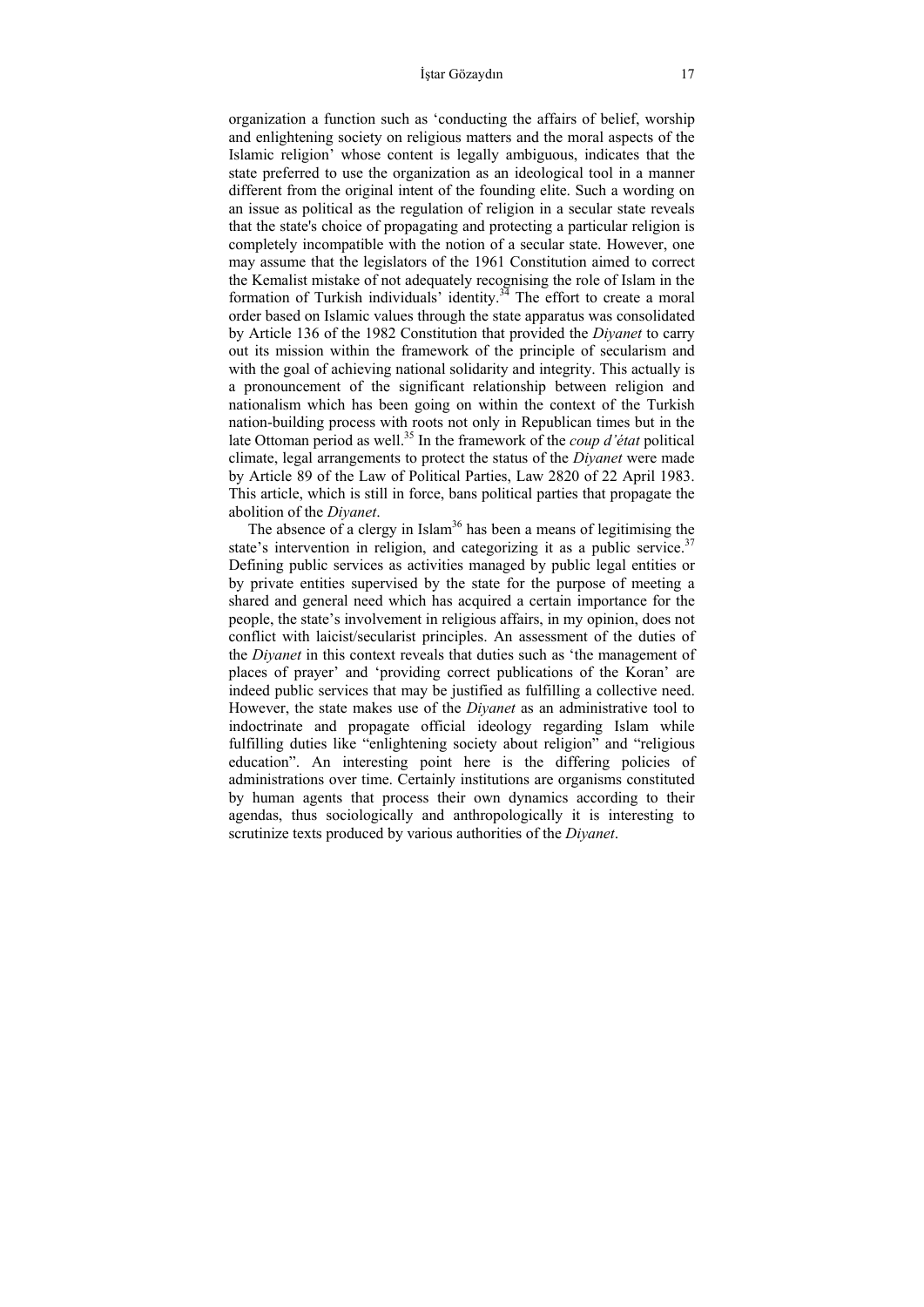It is agreed by various authorities of the *Diyanet* over the years that production and transmission of religious knowledge is a prominent task of the institution. Religious in this context refers predominantly to Islam. Professor Ali Bardakoğlu, a former president of the institution, has emphasised this mission on many occasions. He states that "the *Diyanet* has a particular role in the production and transmission of religious knowledge."38 Bardakoğlu suggests, it ". . . provide(s) sound religious information."39

 The *Diyanet* takes religious demands and traditional forms into account when delivering its services. However, if and when there is a departure from the shared and sustained perception, the *Diyanet* then promotes authentic knowledge; it strives to educate people about their religious beliefs and practices in the light of sound knowledge and scholarship. (. . .) Sound knowledge helps in fighting superstitions, ignorance, false ideas, misuses of religion and abuses in the name of religion.<sup>40</sup> "We are trying to understand religion as religion . . . to perceive it through its sources in a true knowledge, and to transmit it to our people in that way."41

A preference for using adjectives like sound, authentic, true,  $42$ healthy $^{43}$ , "objective and true accurate"<sup>44</sup> indicates an essentialist approach that produces categories of legitimate and illegitimate religions. This may be read as a predictable outcome of the legal and political construction of religion in the Republican epoch of Turkey. As for Islam, it has been the task of the *Diyanet* "to define, represent, organize, and regulate its public forms. (. . .) Religious activities outside the oversight of the state are still perceived as a threat."45 What is interesting is to observe the state reflexes thereof. There appears to be a lot less difference than may be expected between the early Republican era with its strong Kemalist rhetoric, and the last decade with a series of pro-Islamic AK Party governments, as regards religious activities outside the oversight of the state.

 The most important work of the *Diyanet* regarding the Koran was in the first years of the Republic; Elmalı's interpretation titled *Hak Dini Kuran Dili* (Righteous Religion Quranic Language), which has been an important interpretation until the present day, was commissioned by the *Diyanet* and published in 1936.

 Elmalı indicates that while he was writing his interpretation he followed the Sunni branch of Islam with regard to the creed and the Hanafite sect with regard to the practice. It is likely that he was asked to write his interpretation this way and he obeyed it, because whereas he shows a more dynamic and relaxed attitude in his other works, he shows a more conservative attitude in his interpretation.<sup>46</sup>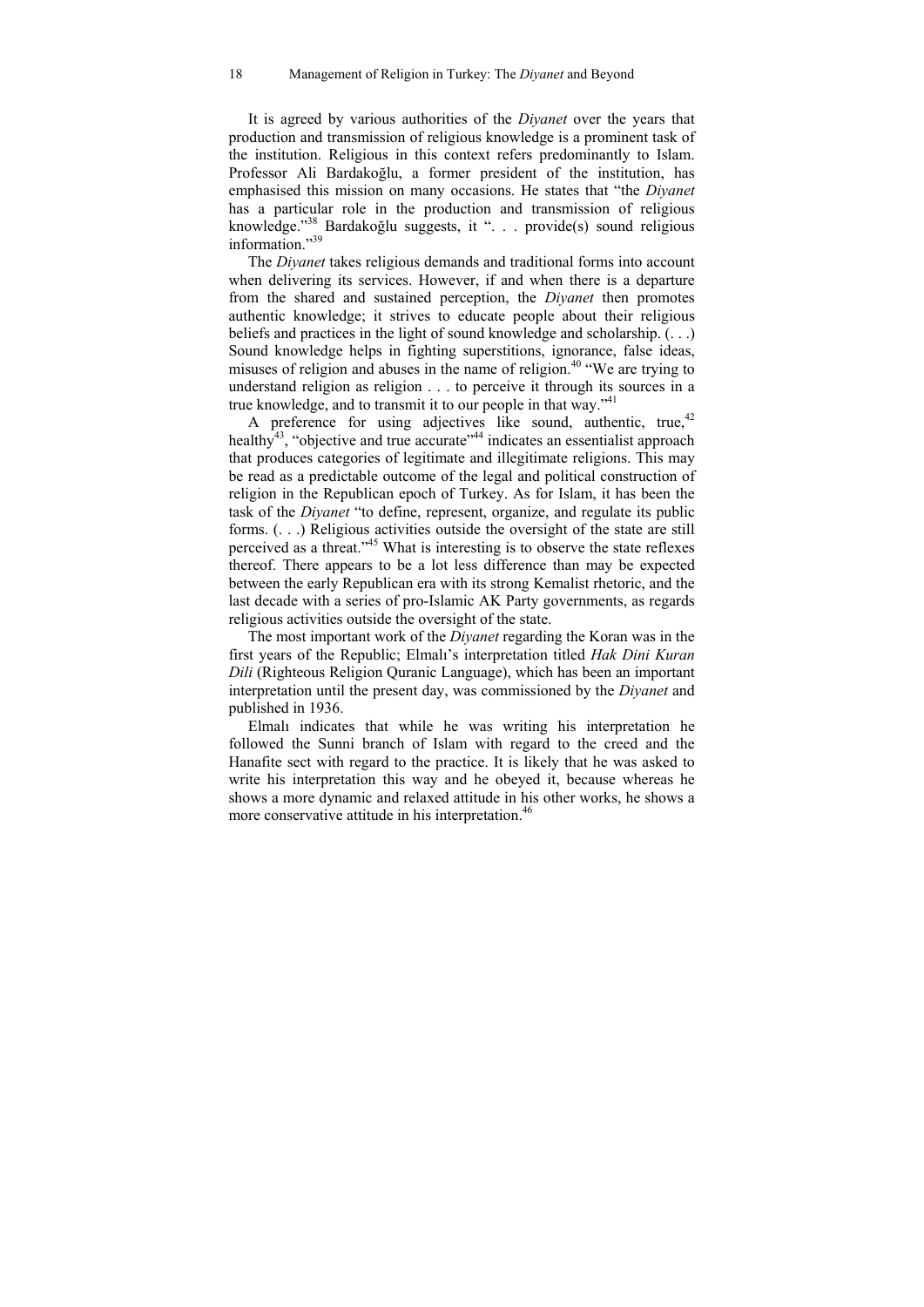#### İştar Gözaydın 19

 When the Association of Turkish Women reacted to the statements given below in the hadith work of the twelve-volume *Sahih-i Buhari Muhtasarı Tecrid-i Sarih Tercümesi ve Şerhi* (Sahih al Bukhari: Translation and Commentary), the *Diyanet* commented that this book was published solely for commercial purposes:

The testimony of two women is equal to the testimony of one man. The women are deficient in both reason and religion. The women are bad luck. The things that spoil praying are dogs, donkeys, pigs and women. Hand contact with a foreign woman is hand adultery. Most of the people in hell are women<sup>47</sup>

In a decision, dated 2 June 2003, about women becoming witnesses in judicial process and on gendered principles of inheritance, the High Council of Religious Affairs stated the following:

According to Islam, ontologically and also with regards to religious responsibility, legal competence, and fundamental rights and freedoms, there is, in principle, no difference between a man and a woman. The difference indicated in the verse about borrowing emerges in the light of the conditions of the period which reflected a passive role for the women in the commercial activities, and does not contain a general arrangement. When the verses regarding this subject are considered as a whole, the testimony of a woman is equal to the testimony of a man; however, on the inheritance law,

a) (. . .) Women are not usually responsible for providing subsistence for others. However, men are on the contrary obligated to ensure subsistence of their spouses, their daughters, their mothers or sisters in nearly all societies. Therefore, in accordance with the principle of 'blessing as much as the burden experienced', a man, who is responsible for ensuring the subsistence of his spouse, daughter and mother or sister, is given twice the share of a woman who does not have such an obligation.

b) A woman has the right to use her financial assets any way she wants. Even if her financial condition is good, she does not have to take part in the family expenses. Therefore, from this perspective, in the case when both a woman and a man take equal shares, since he is under obligation to provide for his family and she is not, this will upset the balance against him.

c) A man is obligated to give *mehir* (some amount of property and goods) to his spouse. However, not only that a woman does not have such an obligation, but she also earns the right to get *mehir* from her spouse.

d) Although during the Islamic waiting period of a divorce process, the man is obligated to cover his wife's expenses such as housing, food, clothing and medical treatment, the woman does not have such an obligation towards her husband.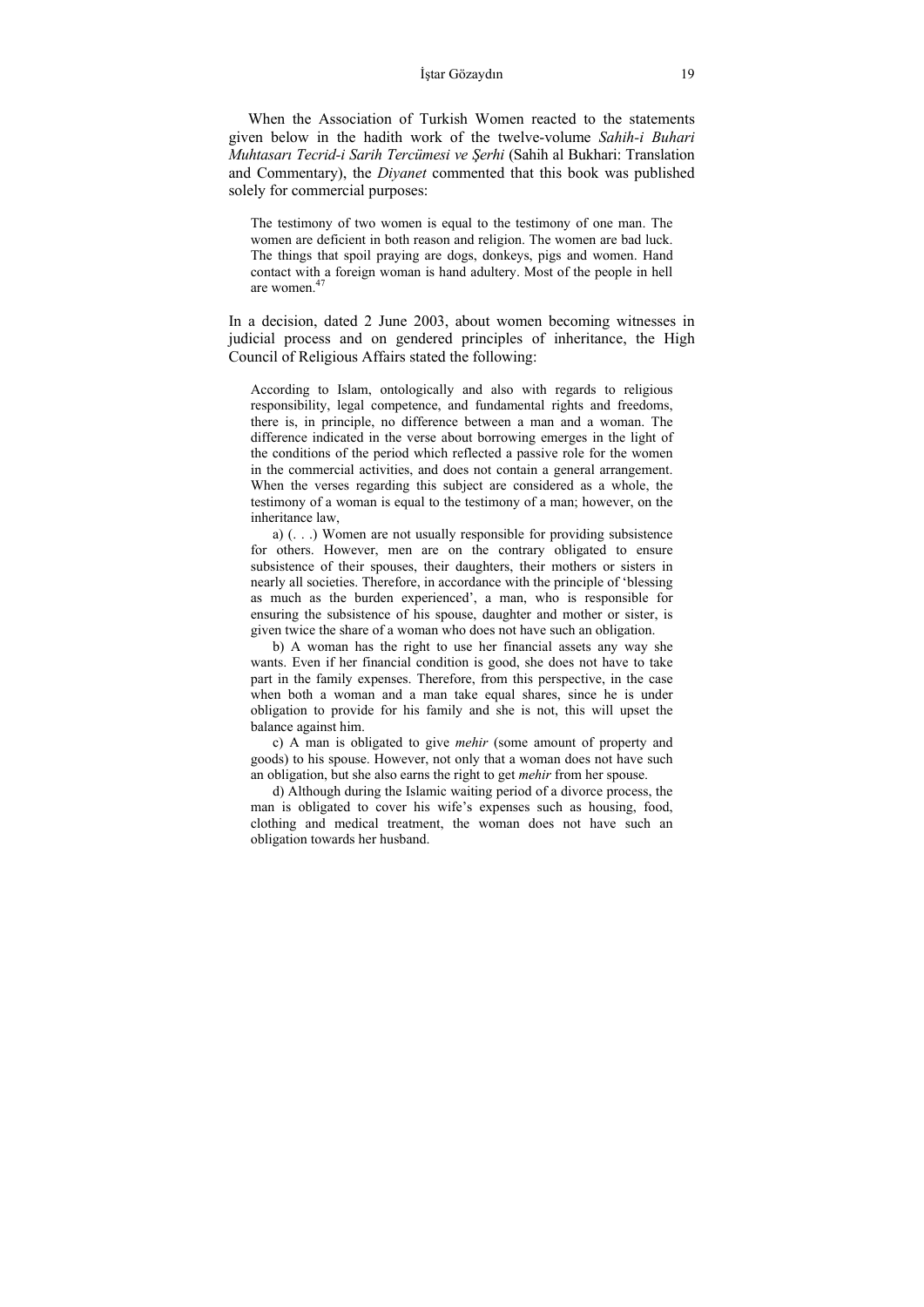#### 20 Management of Religion in Turkey: The *Diyanet* and Beyond

As one can see, concerning the financial obligations, far from being equal to a man, in fact, a woman is in an advantageous position. In many areas, the financial obligations are imposed on the man. Therefore, because of the reasons given above, in dividing the inheritance among the siblings, the man receives, in accordance with the weight of his financial obligations, two shares; and having no financial obligations, the woman receives one share. This is the fairest and the most just inheritance division<sup>48</sup>

Efforts at balancing gender equality and Islamic principles by the *Diyanet* through *khutbas*<sup>49</sup> and in expanded services to women under the generic of family guidance within the last decade is an interesting process in order to read especially the continuities and ruptures of patriarchal mentalities of not only the Turkish state over time but also of society.<sup>50</sup>

 A *Diyanet* publication, entitled '*21. Yüzyıl Türkiye'sinde Hurafeler'* (Superstitions in Turkey of the  $21<sup>st</sup>$  Century) pursues the goal of "raising awareness of the people against superstitions" with a list that includes among others the following:<sup>51</sup> "to hope for help from places like tombs and holy burials"; lighting a candle at a holy person's grave and making a wish; believing that getting married between two religious holidays is unlucky; that itching right palm means money will come, itching left palm means money will be gone, and itching under the foot means a trip will be taken; walking under a ladder is bad luck; having a complete Koran reading or Islamic memorial service on the  $7<sup>th</sup>$ , 40<sup>th</sup> and 52<sup>nd</sup> days and the anniversary of the funeral; believing that the pictures drawn on sand or soil by the seaside on the day of the '*Hıdrellez*' *<sup>52</sup>* celebration will be owned later on; fortune reading of a drunken coffee cup, going to the fortune tellers and wizards; to believe that whoever (the bride or the groom) steps on the foot of the other one during a marriage ceremony will be the boss in the house; to have an evil eye bead, to carry an amulet. Thus, many practices encountered frequently in the Turkish 'folk' Islam culture<sup>53</sup> appear to be disapproved by the *Diyanet*.

 *Diyanet* announced the recruitment of Kurdish Islamic clergymen, called *mele*s by the Kurds, as imams in south-eastern parts of Turkey. A *mele* is a traditional religious figure of vital importance among the Kurds, and he takes a leadership role in resolving societal issues such as tribal matters, honour crimes and blood feuds. They are highly respected community leaders, who have a great impact on the Kurds.<sup>54</sup>

Currently, the *Diyanet* is a significant actor in the Turkish Islamic sphere<sup>55</sup> internationally on account of the Turkish state's financial and organizational support. Whereas until the military coup of 1980 the *Diyanet*'s access had been limited to Turkey's Muslims, after the coup the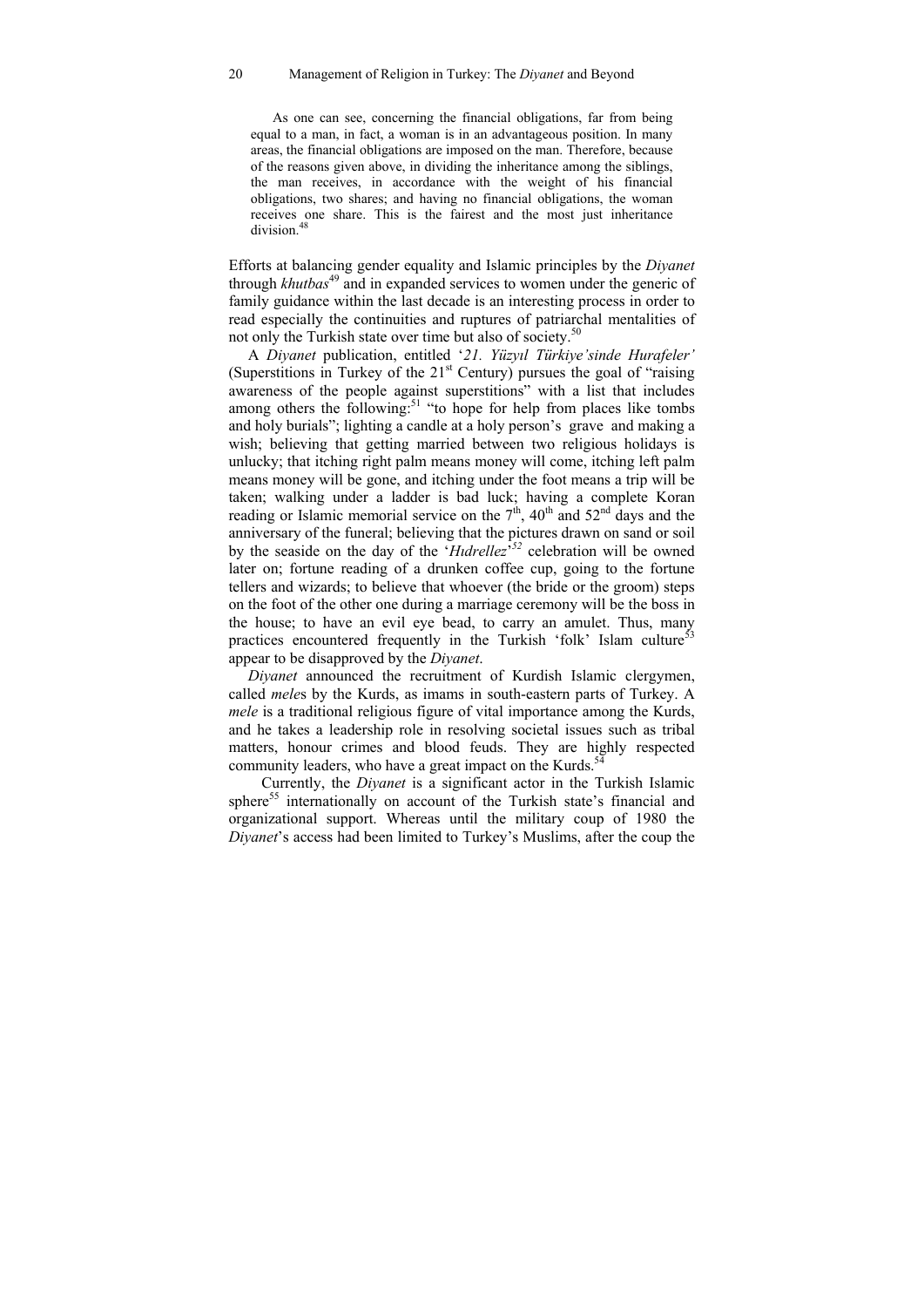#### İştar Gözaydın 21

*Diyanet* expanded its activities into countries with Turkish immigrant populations.56 Since the early 1980's, the *Diyanet* has sent imams to Europe to counterbalance the influence of other Islamic communities on Turkish Muslims and to maintain their loyalty to the Turkish state.<sup>57</sup> "To counter undesirable Islamic influences, *Diyanet* is to propagate the 'correct' Sunni Islam through the mosques and compulsory classes on Islam, with a strong emphasis on ethics, human rights, and each citizen's duties towards state and country."<sup>58</sup> It seems in this context that the majority of the *Diyanet* followers do not have a collective identity of being a member of a separate *Diyane*t community, and consider the *Diyanet* to be above any Islamic community.59 However, the *Diyanet*'s claim in international affairs is not limited to migrants with a Turkish background; but also claims a role as an actor thereof. $60$ 

 *Diyanet* as an institution has produced its own dynamics in spite of the official ideology which tried to shape it. Thus, it has taken on a meaning and significance that renders virtually meaningless the suggestion that the institution should be abolished and the religious realm left to the religious communities. Moreover, the extensive network of the *Diyanet* all over Turkey and abroad, which no other administrative body enjoys in the Turkish system, is a great opportunity for all governments, regardless of their positions in the political spectrum. However, the institution should not cling to its status and should be reorganized in accordance with the demands of the interested actors. It is not possible for those who use political power in a contemporary democratic state and present themselves as the representatives of society to ignore the wishes of the social corpus. Thus, those that seek to be represented in the *Diyanet* should be given the opportunity. Also those that demand to have similar institutions should be legally facilitated.

### **V. In the Scope of Freedoms of Thought, Conscience and Religion**

The principle of equality, construed and applied as 'equality in blessings and burden' by the Turkish Constitution of  $1982^{61}$ , requires that all persons eligible for a public service should be able to benefit from such service in a free and equitable manner. The first problem that arises when the subject of a public service is religion is that the state is focused on a single religion rather than on services including all religions in the territory. As concerns our present subject matter, this problem is relatively easy to deal with, because Islam is the religion of the majority of the people and services related to other religions are provided by the